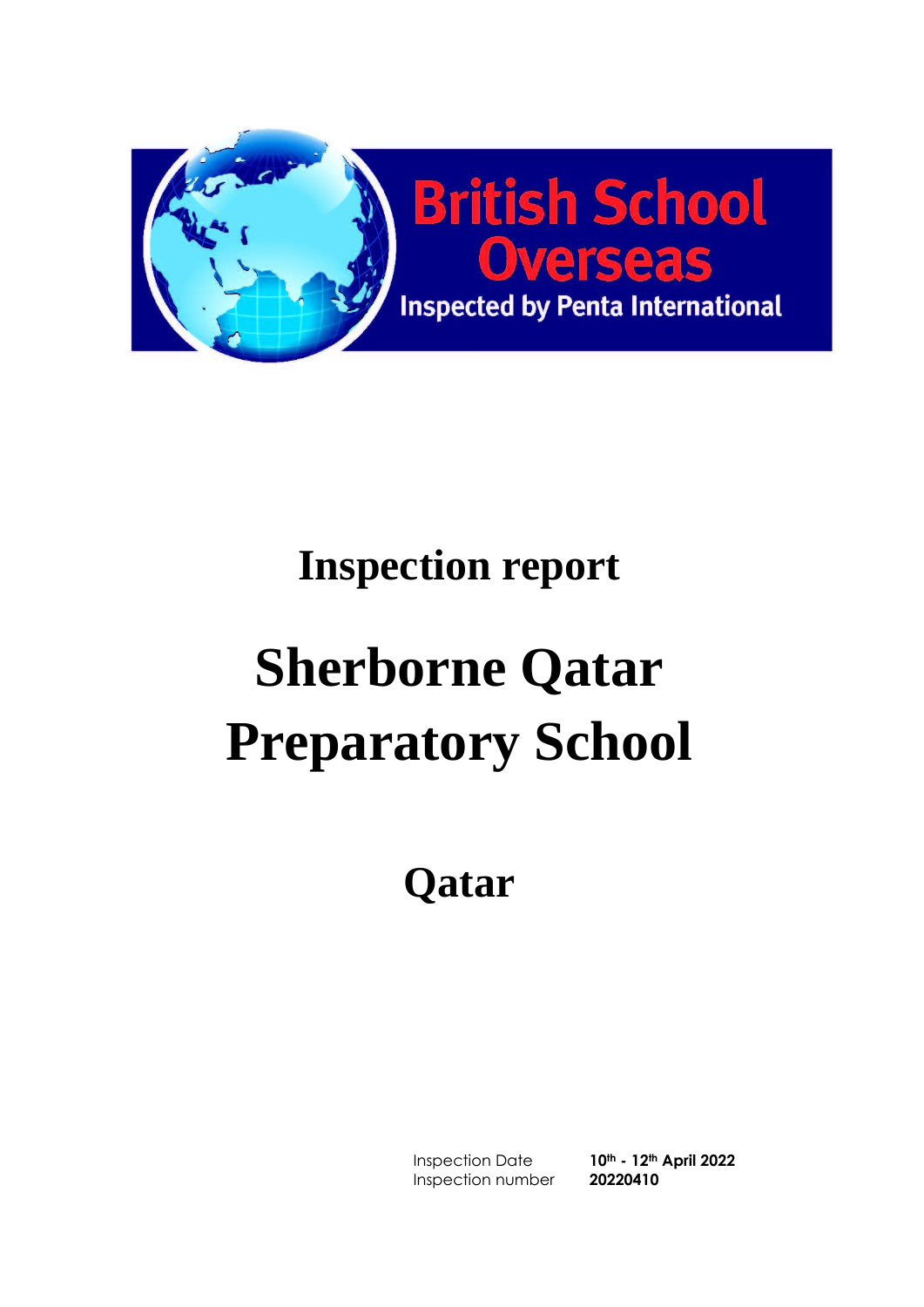

**10th – 12th April 2022**

| Contents       |                                                                                      | page            |
|----------------|--------------------------------------------------------------------------------------|-----------------|
| 1              | Purpose and scope on the inspection                                                  | 2               |
| $\overline{2}$ | Compliance with regulatory requirements                                              | $\overline{2}$  |
| 3              | Overall effectiveness of the school                                                  | 3               |
|                | What the school does well<br>3.1                                                     | 3               |
|                | 3.2<br>Points for improvement                                                        | 4               |
| 4              | The context of the school                                                            | 5               |
|                | 4.1 The British nature of the school                                                 | 7               |
| 5              | <b>Standard 1</b><br>The quality of education provided by the school                 | 8               |
|                | 5.1<br>Curriculum                                                                    | 8               |
|                | 5.2 Teaching and assessment                                                          | 10              |
|                | 5.3 Standards achieved by pupils                                                     | 12 <sup>°</sup> |
| 6              | <b>Standard 2</b><br>The spiritual, moral, social and cultural development of pupils | 13              |
| $\overline{7}$ | <b>Standard 3</b><br>The welfare, health and safety of pupils                        | 15              |
| 8              | <b>Standard 4</b><br>The suitability of the proprietor and staff                     | 17              |
| 9              | <b>Standard 5</b><br>The premises and accommodation                                  | 18              |
| 10             | <b>Standard 6</b><br>The provision of information for parents, carers and others     | 19              |
| 11             | <b>Standard 7</b><br>The school's procedures for handling complaints                 | 20              |
| 12             | <b>Standard 8</b><br>Leadership and management of the school                         | 21              |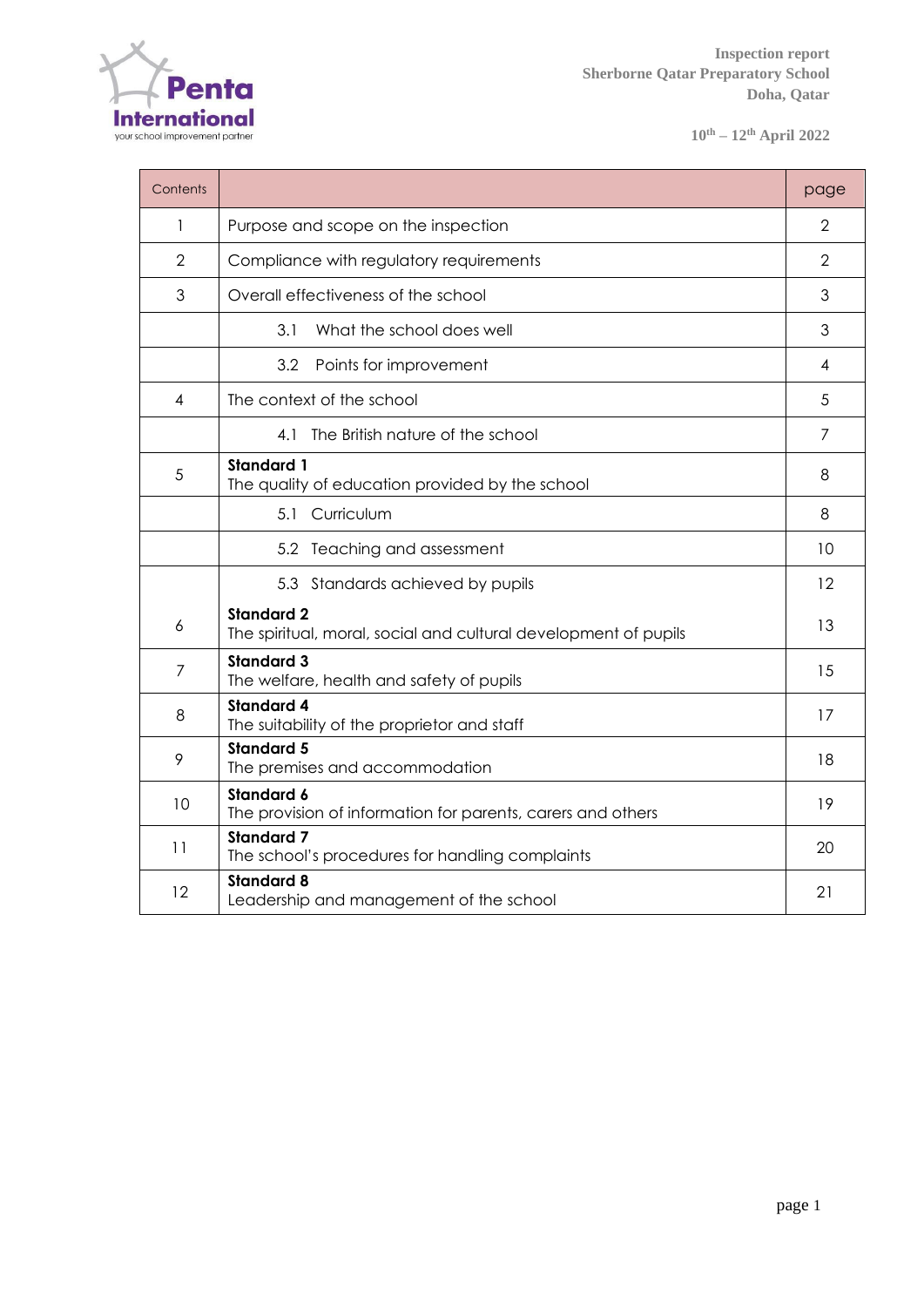

#### 1. Purpose and scope of the inspection

The Department for Education has put in place a voluntary scheme for the inspection of British schools overseas, whereby schools are inspected against a common set of standards that British schools overseas can choose to adopt.

The inspection and this report follow the Department for Education (DFE) schedule for the inspection of British Schools overseas.

The purpose of the inspection is to provide information to parents, teachers, senior managers and the school's management on the overall effectiveness of the school, the standard of education it provides and its compatibility with independent schools in the United Kingdom.

The inspection and report will cover the key areas of quality of the curriculum; quality of teaching and learning; the spiritual, moral, social and cultural development of pupils; their welfare, health and safety; the suitability of the proprietor and staff; the school's premises and accommodation (including boarding); and the school's complaints procedures. An essential part of the inspection is considering the extent to which the British character of the school is evident in its ethos, curriculum, teaching, care for pupils and pupils' achievements.

This inspection was completed by Penta International. Penta International is approved by the British Government for the purpose of inspecting schools overseas. As one of the leading inspection providers, Penta International reports to the English Department for Education (DFE) on the extent to which schools meet the standards for British Schools Overseas.

During the inspection visit, over 40 lesson observations took place, as well as a series of learning walks. School documentation and policies were analysed and data reviewed. Pupils' workbooks were scrutinised, and discussions were held with the senior staff, the management team, and a range of teachers, parents and groups of pupils. The inspection team were in school for three days.

The lead inspector was Colin Dyson. The team members were Rebecca Baggaley, Joanne Wild and Philip Yates.

#### 2. Compliance with regulatory requirements

Sherborne Preparatory School (Sherborne Prep) fully meets all the standards for British Schools Overseas.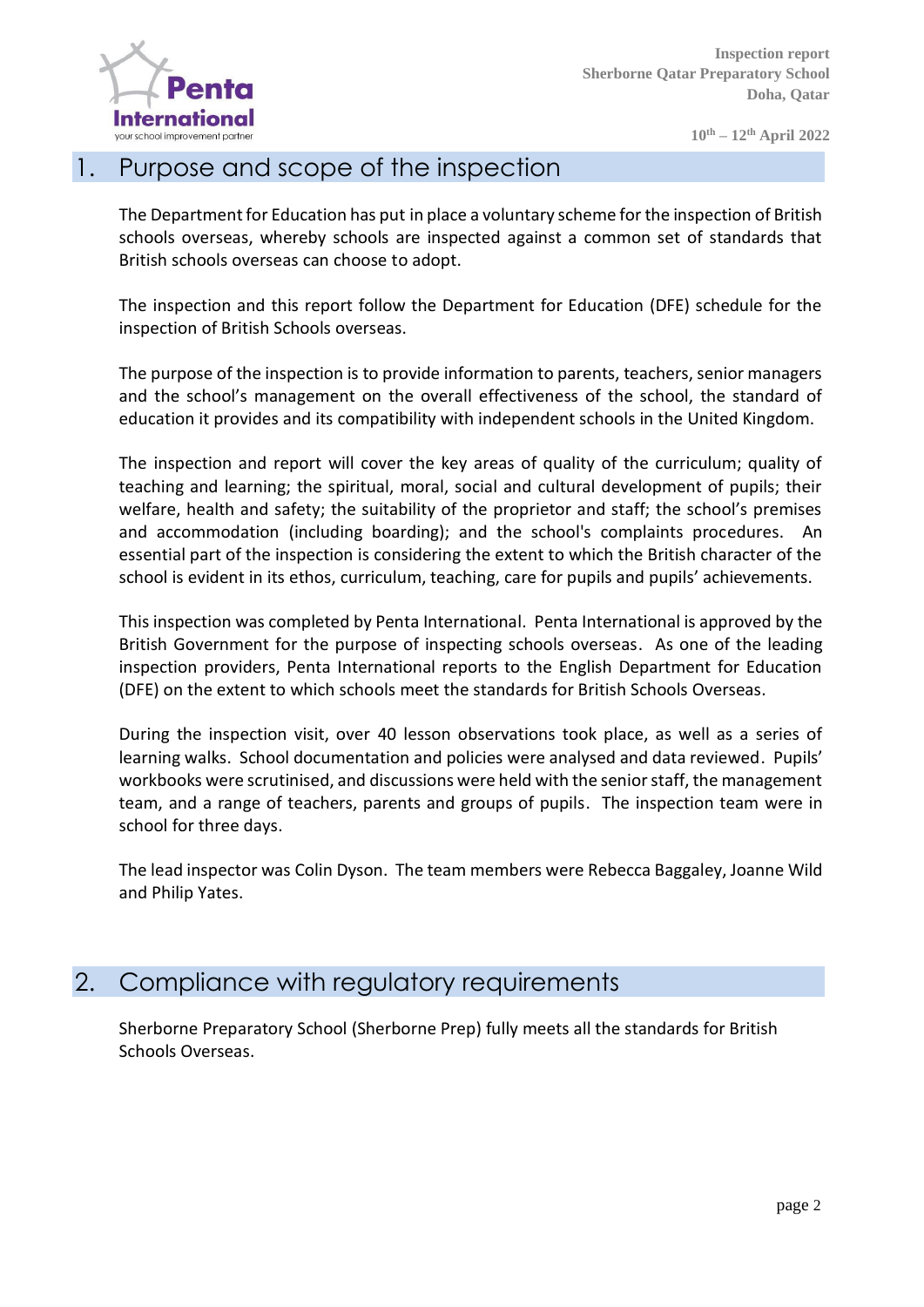

#### 3. Overall effectiveness of the school

Sherborne Prep is an outstanding school, where the quality of teaching is consistently good or better; as a result, pupils achieve well in all aspects of their educational development. Pupils and teachers are enthusiastic and enjoy being at school. Strong, supportive relationships based on mutual trust and understanding are evident throughout the school.

#### 3.1 What the school does well

There are many strengths at the school, including the following:

- The commitment by the Headmaster and key staff to further improving the school.
- Parents value the school's communication systems and the efficient way any matters are dealt with.
- The positive way the whole school team has striven to ensure all pupils were appropriately supported during times of covid restrictions.
- A well enriched curriculum that fully supports all pupils.
- The nurturing and caring environment that enables each and every pupil to flourish.
- Consistent high quality teaching that provides memorable learning.
- A wide range of innovative best practices adopted from best practice in the UK.
- High levels of engagement and enthusiasm from all staff and pupils.
- The effective and proactive involvement by the proprietors, in the strategic development of the school.
- The rigorous and effective attention by the human resource team to ensure safe recruitment strategies are fully embedded.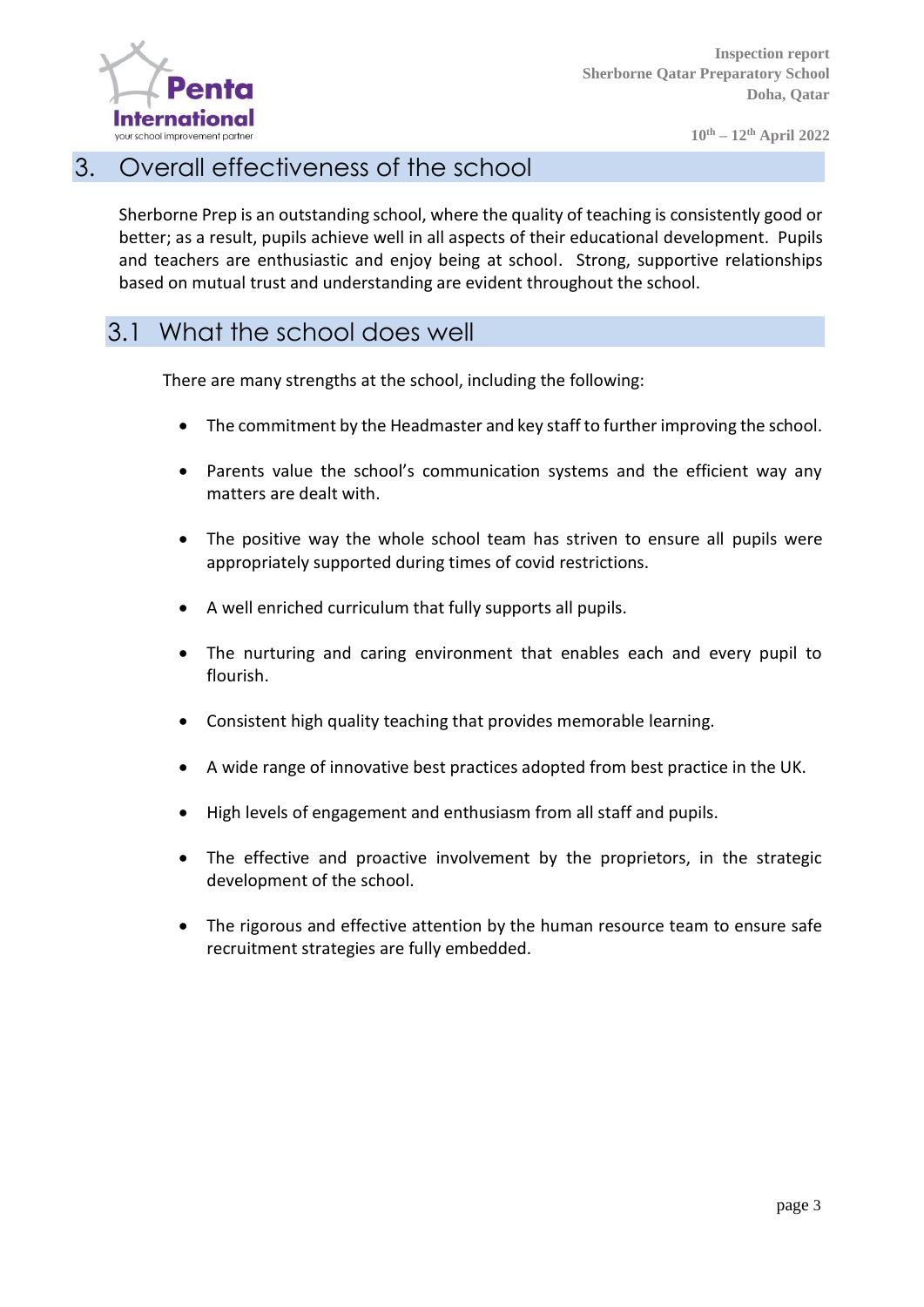

#### 3.2 Points for improvement

While not required by regulations, the school might wish to consider the following development points:

- Continue to develop the STEM provision to further equip all pupils with high level learning skills.
- Ensure highly effective use is made of all physical learning environments to fully enrich the curriculum.
- Focus on the re-introduction and development of the enrichment opportunities for all pupils.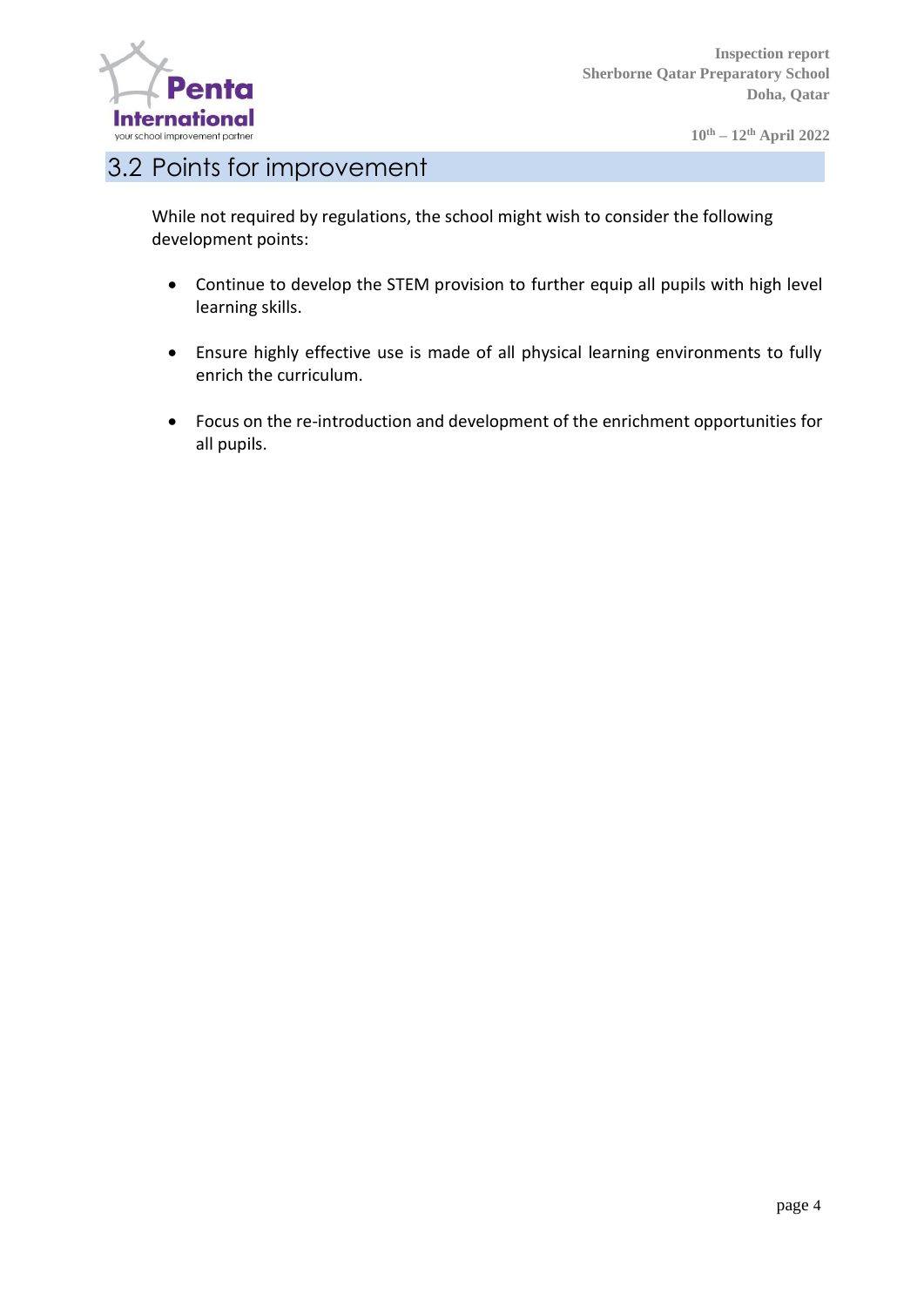

**10th – 12th April 2022**

### 4. The context of the school

| <b>Full name of School</b>                | Sherborne Qatar Preparatory School                                      |            |                    |     |  |             |          |
|-------------------------------------------|-------------------------------------------------------------------------|------------|--------------------|-----|--|-------------|----------|
| Address                                   | Building No 6, Street number 449, Doha, Qatar                           |            |                    |     |  |             |          |
| Telephone Number/s                        | +974 4459 6566                                                          |            |                    |     |  |             |          |
| <b>Fax Number</b>                         | <b>NA</b>                                                               |            |                    |     |  |             |          |
| <b>Website Address</b>                    | Sherborneqatar.org                                                      |            |                    |     |  |             |          |
| Key Email Address/s                       | secretary@sherborneqatar.org<br>execsec@sherborneqatar.org              |            |                    |     |  |             |          |
| Headteacher/Principal                     | Principal and CEO: Mr Nick Prowse<br><b>Headmaster: Mr Nick Fawcett</b> |            |                    |     |  |             |          |
| Chair of Board of<br>Governors/Proprietor | Sheikha Noura Al Thani                                                  |            |                    |     |  |             |          |
| Age Range                                 | $3 - 11$ years                                                          |            |                    |     |  |             |          |
| Total number of pupils                    | 604                                                                     |            | 337<br><b>Boys</b> |     |  | Girls       | 267      |
|                                           | 0-2 years                                                               |            | 0                  |     |  | 12-16 years | 0        |
| Numbers by age                            | 3-5 years                                                               |            |                    | 142 |  | 17-18 years | 0        |
|                                           |                                                                         | 6-11 years |                    | 462 |  | 18+ years   | $\Omega$ |
| Total number of part-time children        |                                                                         |            | 0                  |     |  |             |          |

Sherborne Preparatory School is part of a growing group of schools in Qatar, linked to Sherborne School in the UK. The school is a member of Qatar's *Outstanding Schools Programme*.

The school has been established as a 'Not for Loss' school with profit reinvested into existing and future school expansions. The school aims to provide a wide and stimulating curriculum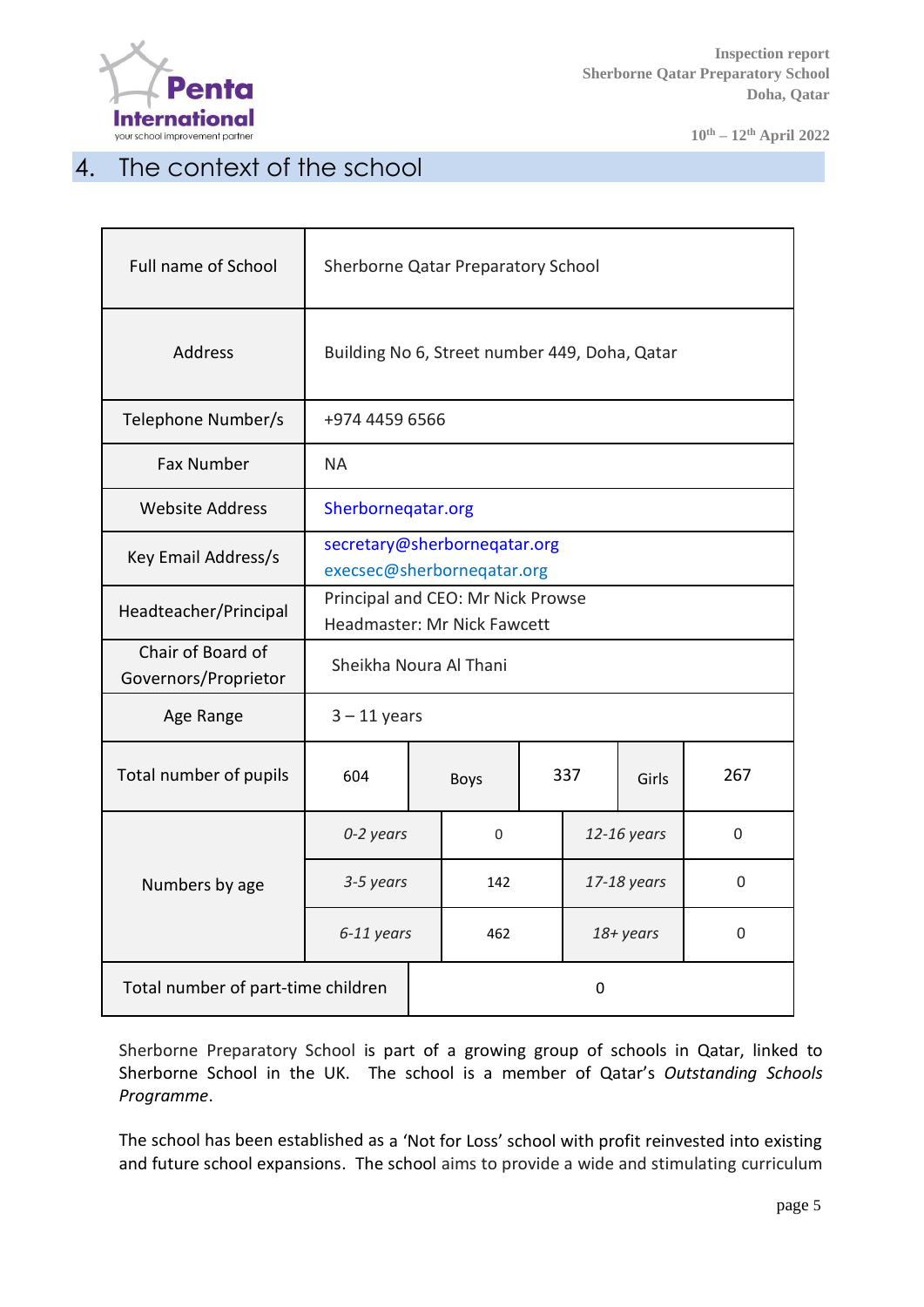

for all of its pupils; whatever their nationality, pupils' well-being and academic excellence are equally important. The school has a strong focus on meeting the 'whole' needs of every pupil within a culturally diverse environment which nurtures their skills, ambitions, and moral development. Pupils benefit from small class sizes and age-appropriate facilities, enabling the school to deliver provisions which encourage the 21st Century learner and develop the future global citizen. 'The Sherborne WAY' aims to retain the highest academic standards, but also provide a tailor-made curriculum that suits and meets every child's individual ability, without the loss of any academic rigour, challenging them in a variety of ways which will give them lifelong independence and confidence.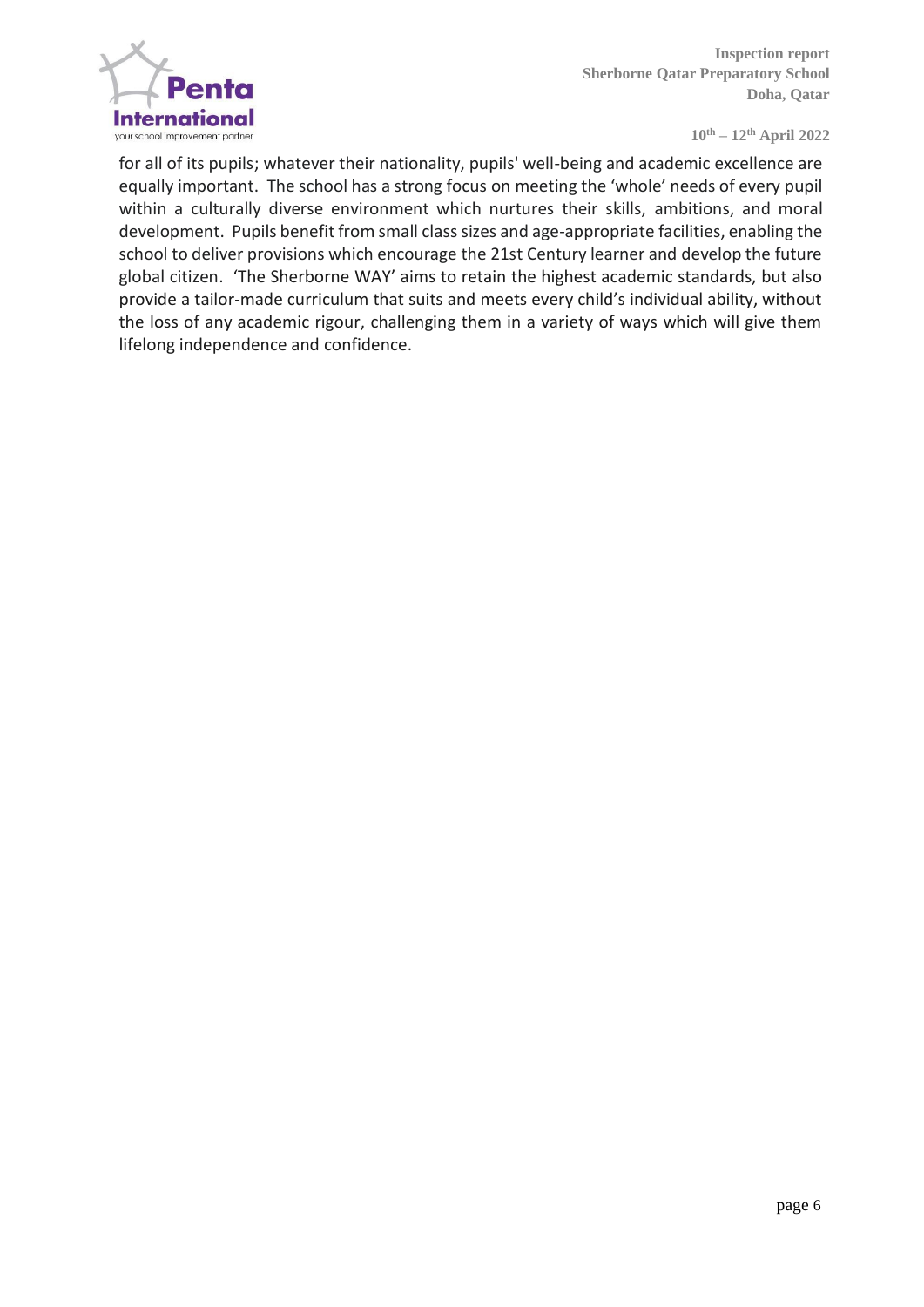

**10th – 12th April 2022**

#### 4.1 British nature of the school

Sherborne Prep fully meets the standard. It is an overseas school operated by Sherborne School in the UK. The appearance, ethos and nature of the school are recognisably British. British and Qatari flags are on display at entrances to the school and a number of British themed displays are located in corridors. The school promotes British values through the school's vision, curriculum and enrichment activities. Pupils confidently access the newly adapted EYFS curriculum and National Curriculum for England from Y1- 6. Teachers are from the UK or are UK trained and qualified, having worked in British schools. A significant proportion (34%) of Sherborne Prep pupils are British. Communications from the school to families and pupils are provided in English, as are school publications, reports, letters and the website.

The school has successfully implemented a number of UK best practice initiatives including *Read Write Inc, Talk for Writing* and *White Rose Maths* for a mastery approach to the teaching of mathematics. Teachers are well skilled to deliver these initiatives and receive regular training and top-up training from UK facilitators. Languages, music and sport play a significant role in the life of the school.

The school has a strong commitment to continuous professional development (CPD). British practice is evident in approaches to performance management, staff target setting and annual review meetings. Sherborne Prep is a member of the *British Schools of the Middle East* (BSME) and is the representative lead for primary mathematics in the region. The school is well resourced with high quality learning materials; the library has an expansive range of British literature.

The school's house system, pupil council and pupil leadership groups reflect those used in British schools. The school celebrates special events and theme days linked to the UK to further enrich the curriculum that pupils' access such as Remembrance Day assemblies and The Queen's Diamond Jubilee celebrations. The curriculum design and designated games time mirrors UK independent school practice. Other enrichment activities such as the Junior Duke of Edinburgh award scheme further enhance opportunities for pupils preparing them for UK accreditations. Pupils' uniform contributes to the overall feel of this being a British school.

The school's links with and support from Sherborne in the UK, along with 'critical friend' internal reviews and support visits, help to further raise whole school standards.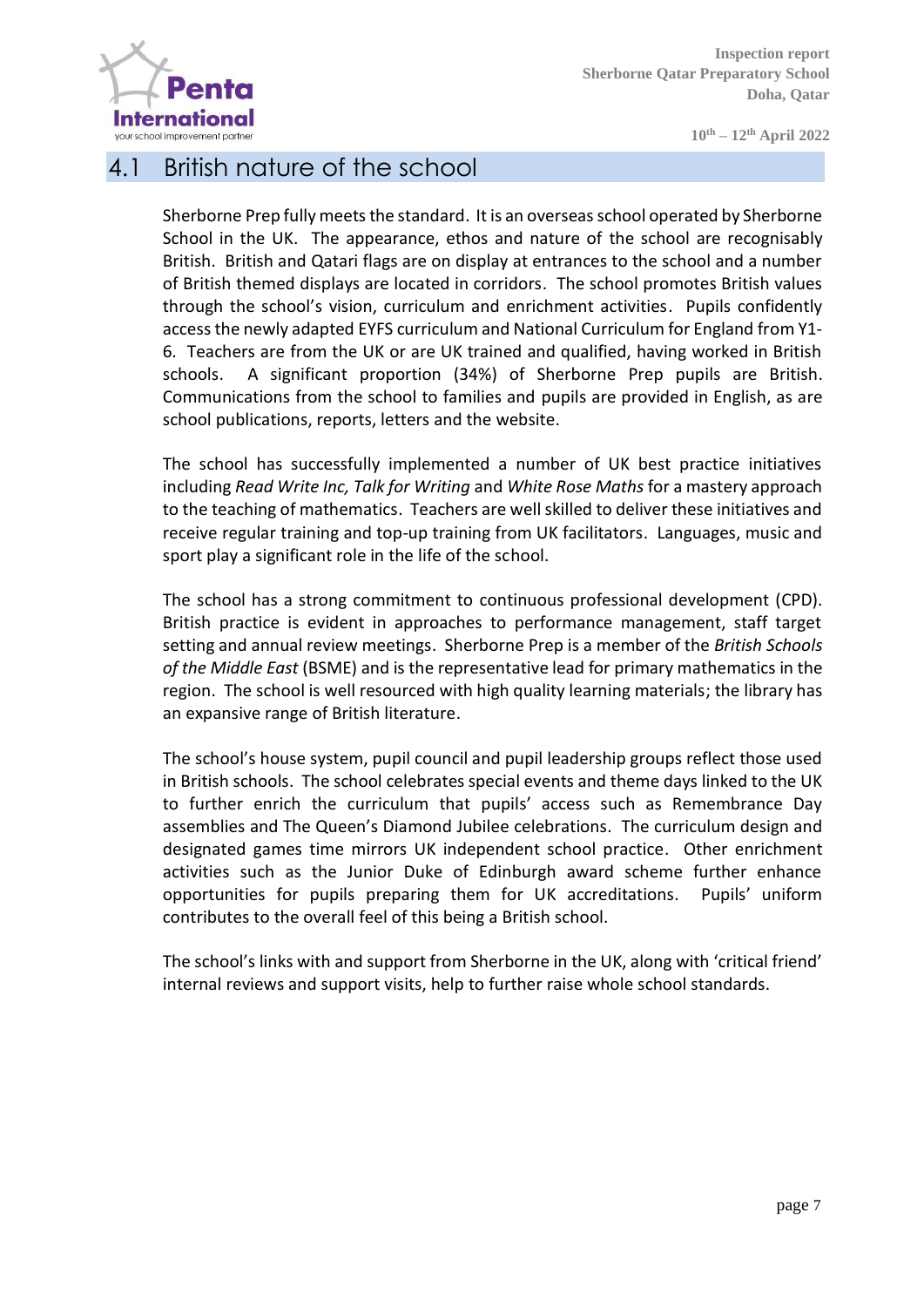

**10th – 12th April 2022**

## *5. Standard 1* The quality of education provided by the school

The quality of education provided is outstanding. The school fully meets the standards for BSO.

### 5.1 Curriculum

The curriculum at Sherborne Prep is outstanding.

It is designed to be rich, broad and balanced with intrinsic links between curriculum areas and over-arching themes. The curriculum is engaging and fun: it is directly relevant to the needs of the majority of pupils and offers appropriate programmes of study from Pre-Prep through EYFS, KS1 and KS2. Strong, robust medium and short-term planning is in place which is shared across year groups, ensuring consistency. Specific, well-chosen UK best practice schemes of work have been adopted and successfully embedded, with a proven track record of progress and academic achievement. It is broad, balanced, relevant and innovative. It is dynamic and specifically tailored to the children´s needs and where progression was considered to be inhibited, new schemes of work were introduced to challenge and enthral the pupils, for example Read, Write Inc, White Rose Maths and Talk for Writing.

Planned activities were seen to be of a consistently high standard across the subject areas, with pupil engagement, curiosity and a love of learning producing many WOW moments and memorable learning experiences. Phonics teaching, communication and language, numeracy and writing skills are of a high standard across the Key Stages (KS) and planned tasks were shown to be effective in developing the children´s knowledge, embedding good practice and ensuring a consistency of skill acquisition.

Effective planning for differentiated group work enables good progress throughout the year groups. The lessons, with the exception of Arabic lessons, were taught in English and methodologies were varied and exciting.

The children´s behaviour was exemplary, with teachers and managers having high expectations, linked to school values. Values and learning dispositions are embedded into the curriculum and embraced by the children. The *Sherborne Way* curriculum has been fully embraced by the teaching team.

Many lessons in the Early Years, and in Years 1 and 2 were planned to enable the children to make their own learning choices, with critical thinking skills enhanced through carefully thought-out questioning skills and effective use of resources from the teachers. Support activities were planned to ensure that curriculum impact reached all of the pupils. Focus and intervention groups and individuals were highlighted, alongside challenge activities for the more able children. Curriculum coverage was excellent, and planning was robust.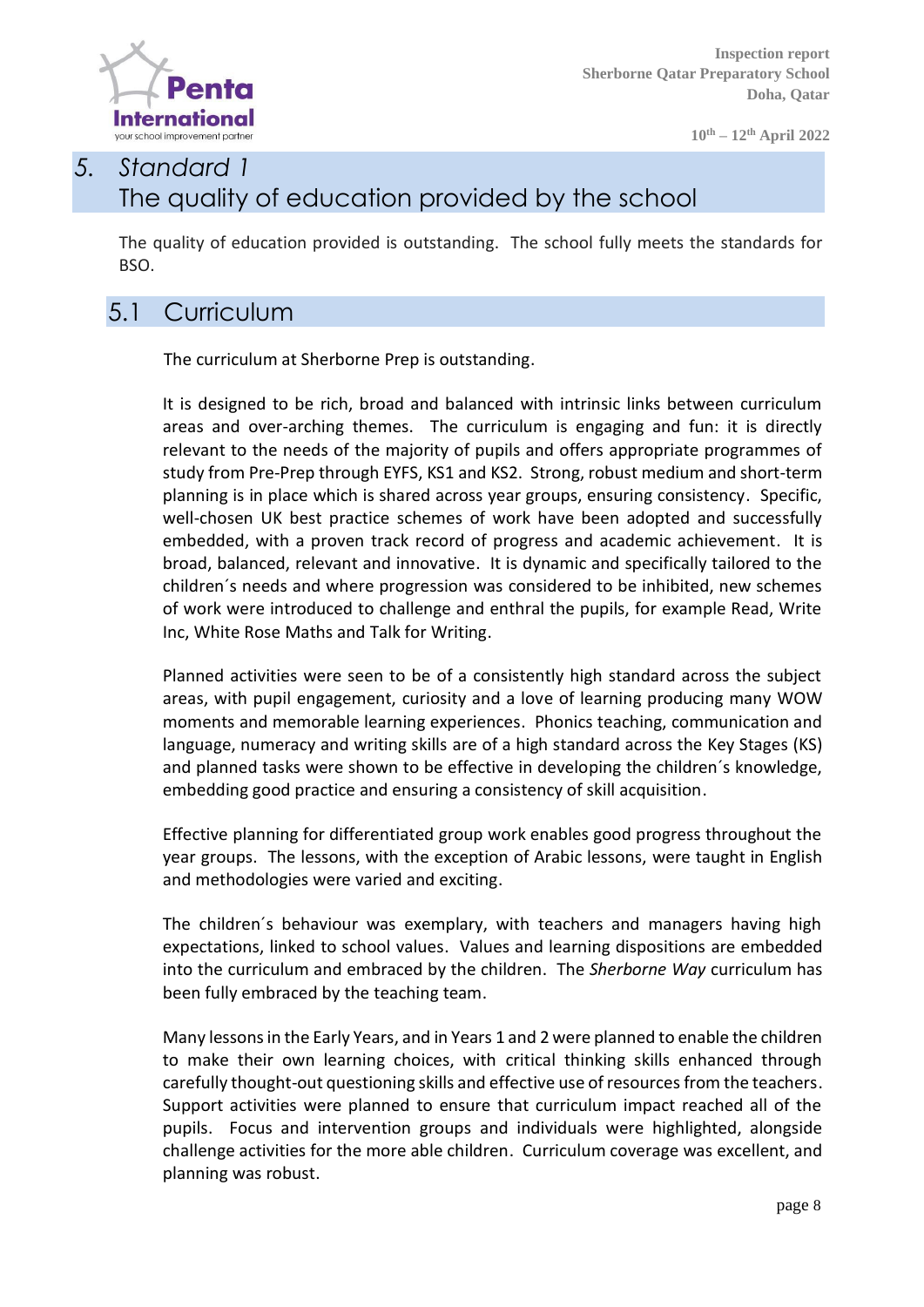

In KS2, the curriculum is broad, balanced, interesting and innovative. Schemes of work have been carefully designed to make learning as cross-curricular as possible, resulting in high levels of engagement from pupils, who are able to make links between their learning. In Year 6 the 'Sport Around the World' topic was interwoven in all subjects observed, with links to the Qatar World Cup. Pupils thoroughly enjoy their learning. Planning is effectively annotated, bespoke to the individual needs of pupils in each class and schemes of work show plans to challenge the most able.

A number of UK best practice initiatives are in place including Talk for Writing and White Rose Maths. Teachers receive training from UK facilitators to ensure that they are regularly upskilled with these initiatives. The use of working walls and the design of the learning environment linked to Talk for Writing ensures pupils are confident, independent learners. Pupils are immersed in vocabulary which specifically supports the learning for English as an Additional Language pupils. Reading is promoted throughout the Prep school with well-resourced class libraries as well as a whole school library. 'The Cube', a series of rooms within the school, provides pupils with innovative learning opportunities to enrich the curriculum. Innovative learning opportunities are made available and classrooms are equipped with stimulating, interesting resources which support and encourage pupils to be independent and creative. Pupils consider themselves to be Digital Citizens.

A clear progression of knowledge and skills are planned for in lessons across each year group. The impact of a varied enrichment programme and the wider curriculum is that pupils are helped to become well-rounded, knowledgeable global citizens.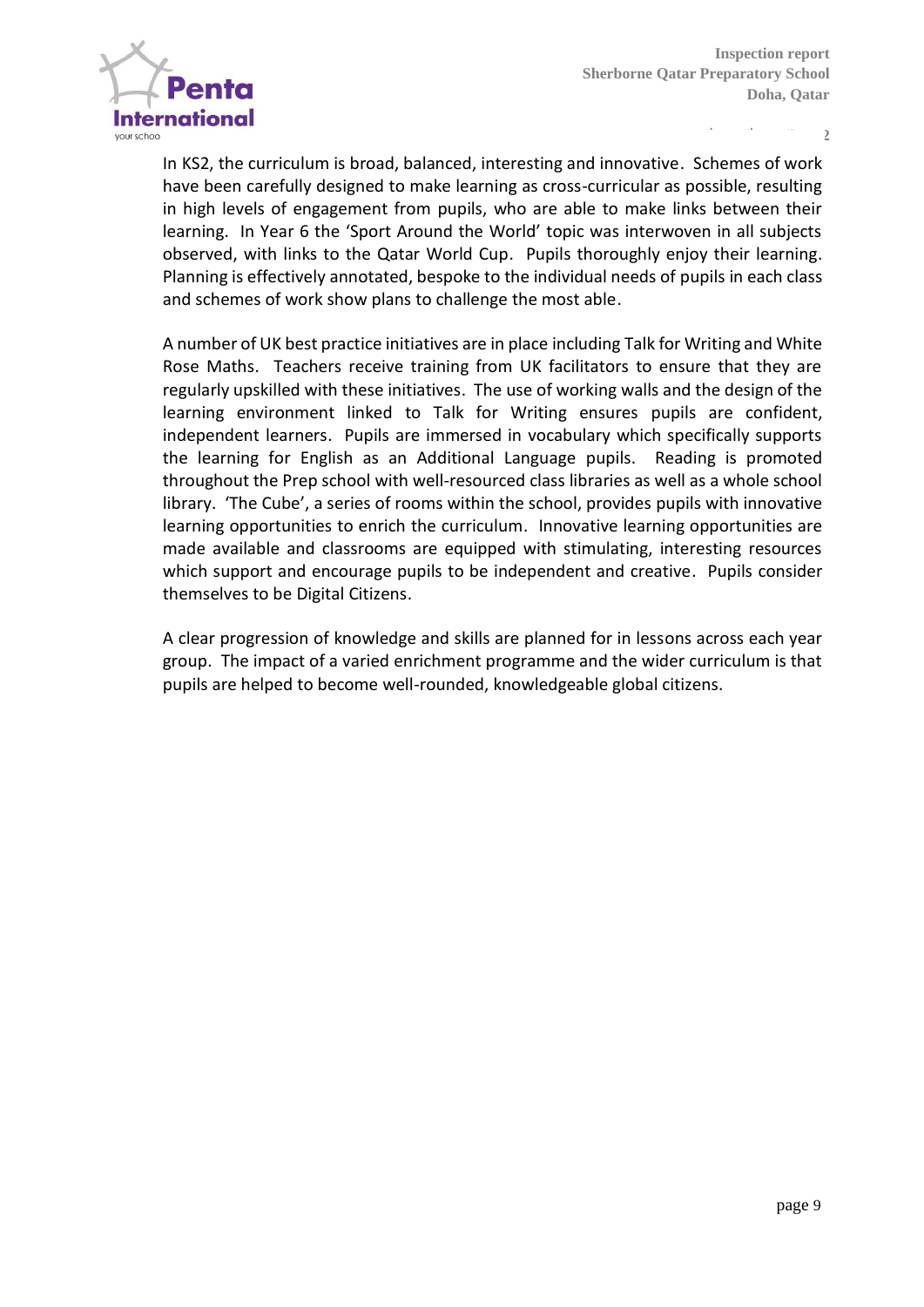

**10th – 12th April 2022**

#### 5.2 Teaching and assessment

The quality of teaching and assessment at Sherborne Prep is outstanding. A wide variety of stimulating resources and a variety of teaching methodologies were used to promote creativity, critical thinking, independence, interest and a wide and ingrained skills base.

In EYFS, pupils were assessed in the moment and misconceptions were addressed and discussed. Assessment opportunities were varied and it was evident that the teachers had a good knowledge of their children´s levels and next steps, with 'feed forward' comments being delivered in a supportive manner. Even with the youngest pupils, this teaching style enabled excellent progress to be made during most lessons and strengths and weaknesses to be identified and acted upon. Incisive feedback was effectively given and personalised goal setting was recognised and accepted by the children.

The on-line journal, *Tapestry*, is currently being used across the Foundation Stage and the progress of the pupils is recorded in individual on-line documents which inform teaching and assessment for future planning, as well as showing progress to parents. Teaching assistants were well deployed to ensure support was given where it was needed, either by small group or individual intervention, or with whole class support. Some teaching assistants were note taking in a non-intrusive manner and this enabled effective feedback and communication between members of the teaching team. The Learning Support team support, assess and have impactful systems in place for the SEND and EAL children.

Teaching in most areas was challenging, delivered confidently and effectively and ensured progress was scaffolded, especially between the key stages. Arabic language teaching is of a high standard.

Teachers' subject knowledge is consistently high, good practice is shared and year group teams are collaborative. In the best lessons, teaching was well-paced, enthusiastic and dynamic with a range of teaching strategies successfully implemented. Class sizes are small and teachers offer moments of discovery and wonder promoting an infectious enthusiasm for learning amongst pupils.

Teaching is differentiated to challenge the most able whilst supporting the needs of those with special educational needs (SEN) or who speak English as an additional language (EAL). In mathematics, the 'mild', 'spicy' and 'hot' tasks are self-selected, promoting independence of learners and the opportunity for appropriate challenge. Teacher questioning is open-ended, challenging and differentiated. Books are neatly presented with pupils' targets and next steps identified. Marking and feedback across KS1 and 2, are consistent and in line with the policy. In the best lessons, teaching assistants were deployed effectively, although this was not always consistent throughout lower KS2. In KS1, teaching assistants are tasked with leading *Read Write inc* groups, phonic interventions and pre-teaching, all of which are done to a high standard.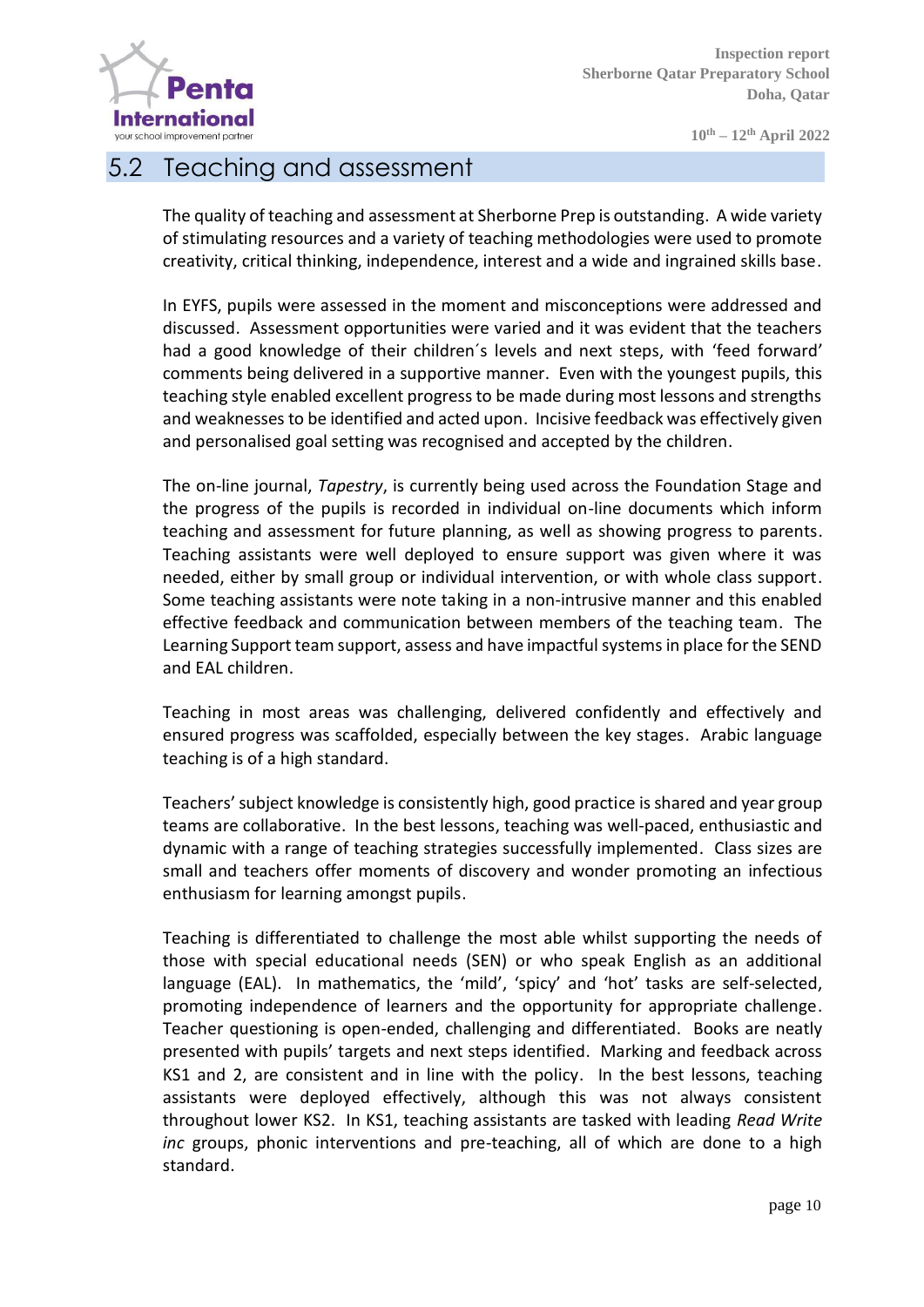

Reading for pleasure is promoted effectively, with a well-equipped school library, engaging class book corners, successful whole class guided reading sessions, displays (The Book Factor), whole class storytime and key texts for literacy. Oracy and communication skills are exceptionally well embedded across the curriculum and excellent phonic knowledge enables pupils to tackle unfamiliar words.

Behaviour systems are embedded and led to a high standard of participation and learning. Behaviour management strategies are highly effective and behaviour in all lessons was exemplary. Pupils are enthused by the challenge of learning and are resilient to failure. They are happy to be in school because their learning is fun. A year 2 child cheered his teacher on with a joyful, "*Yalla habibti*" whilst waiting for the next phonic challenge.

The combination of robust planning and curriculum design, excellent teaching, resourcing and high expectations lead to exceptional attainment and progress for pupils of all abilities, from a range of starting points. Ongoing and thorough assessment in KS1 phonics, allows for precision teaching and ongoing targeted interventions. Classroom Monitor is used effectively to inform pupil progress meetings, held with the SEN department, middle and senior leaders, to ensure the sustained outcomes for all.

In KS2, all lessons and teaching observed were either good or outstanding. Teachers have excellent subject knowledge and as a result, pupils thrive and make exceptionally good progress. Teaching engenders an infectious enthusiasm and enjoyment for learning among pupils. Technology is used seamlessly by pupils who use digital devices to enhance their learning independently. Evidence in books shows high quality marking and feedback as well as progress made by pupils over time.

Throughout the school, relationships between teachers and pupils, and amongst pupils themselves, are excellent. Pupils possess outstanding attitudes towards their academic studies. Pupils were able to collaborate effectively in groups or pairs to support learning. Learning time is maximised with identified pupils accessing 1-1 intervention sessions with teaching assistants at various points of the day, along with group interventions with Middle Leaders.

In KS2, class sizes are small with all observed lessons having less than 20 pupils in each class. As a result, teachers know their pupils well and plan specifically to their individual needs to effectively challenge and support each pupil. Extensive formative assessment is a part of day-to-day practice. Teachers use Classroom Monitor to effectively assess and track their pupils, using the data to inform future planning. Teachers are accountable for the levels of attainment and progress of their pupils and rigorous monitoring systems and pupil progress meetings with middle leaders are in place. Due to the inspection taking place during The Holy Month of Ramadan, lesson timings were shorter but in the best lessons observed, pupils had more time to apply the strategies taught to them, with less teacher talk taking place.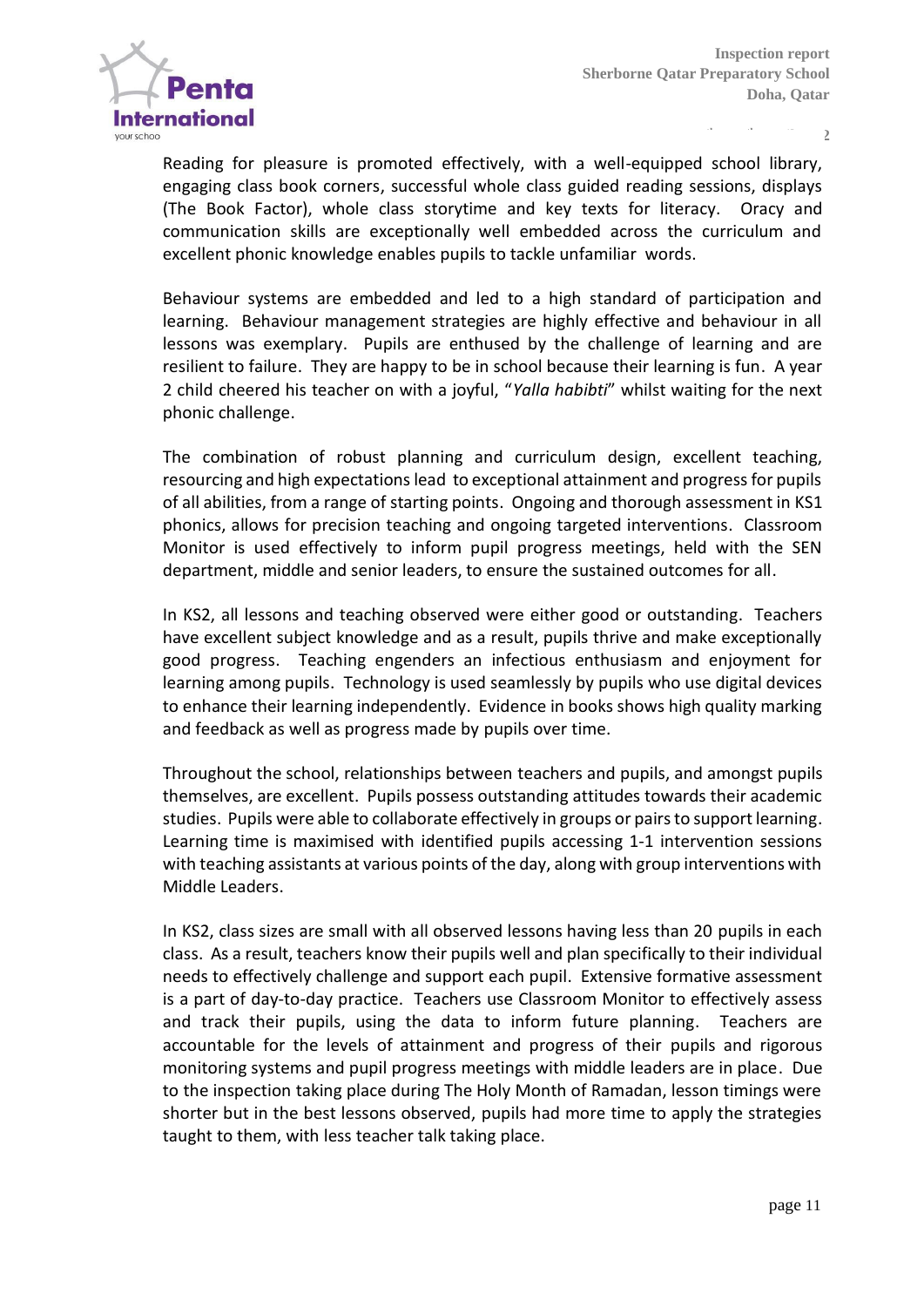

#### 5.3 Standards achieved by pupils

Standards achieved by the pupils at Sherborne Prep are outstanding.

Substantial progress has been made in many subject areas across the curriculum. In one pre-school class, teacher interventions with individuals and small groups had considerably improved the reading and phonics abilities of the more able children, with phonic knowledge being embedded for the less able pupils in preparation for early reading skills.

In several pre-school classes, pupils were reading red words from their reading books and discussing word meanings, and in reception and Year 1 classes, high phonics standards had already been embedded and enabled good early reading and writing skills across the year groups.

Standards in numeracy were considered to be high, with the introduction of a new numeracy scheme, in conjunction with innovative and exciting teaching strategies, enabling high attainment levels to be consistently achieved. Secure knowledge, understanding and skills were attained and inclusive teaching strategies ensured that all children had the opportunity to make progress. In one class a child with SEND was working confidently and mostly independently in the classroom and all children were seen to be developing a good knowledge base in numeracy, regardless of the different starting points in their learning.

In KS2 the standards achieved by pupils are significantly higher than the UK average. Pupils make substantial and sustained progress. Data trends year on year are consistent, with the most recent data showing significant progress being made in reading, writing and mathematics. In the 2020-2021 academic year, writing standards dropped due to the COVID-19 pandemic and the effects of online learning. The school has put rigorous systems in place to address this gap. The high standards achieved by pupils is replicated in their workbooks where pupils make exceptional progress from their starting points at the beginning of the year. Rigorous formative assessment takes place with Classroom Monitor data showing that in reading and maths, girls are performing higher than boys. SEND pupils make equally as good progress as other pupils.

GL CAT4 assessments are administered to Y4 and Y6 pupils. Data from these cohorts shows a high number of pupils operating above the expected age-related level, with many identified as gifted and talented. Further utilisation of such externally standardised assessments would allow for further comparison of data against UK standards and validation of formative assessments.

Pupils are well prepared for the next stage in their education.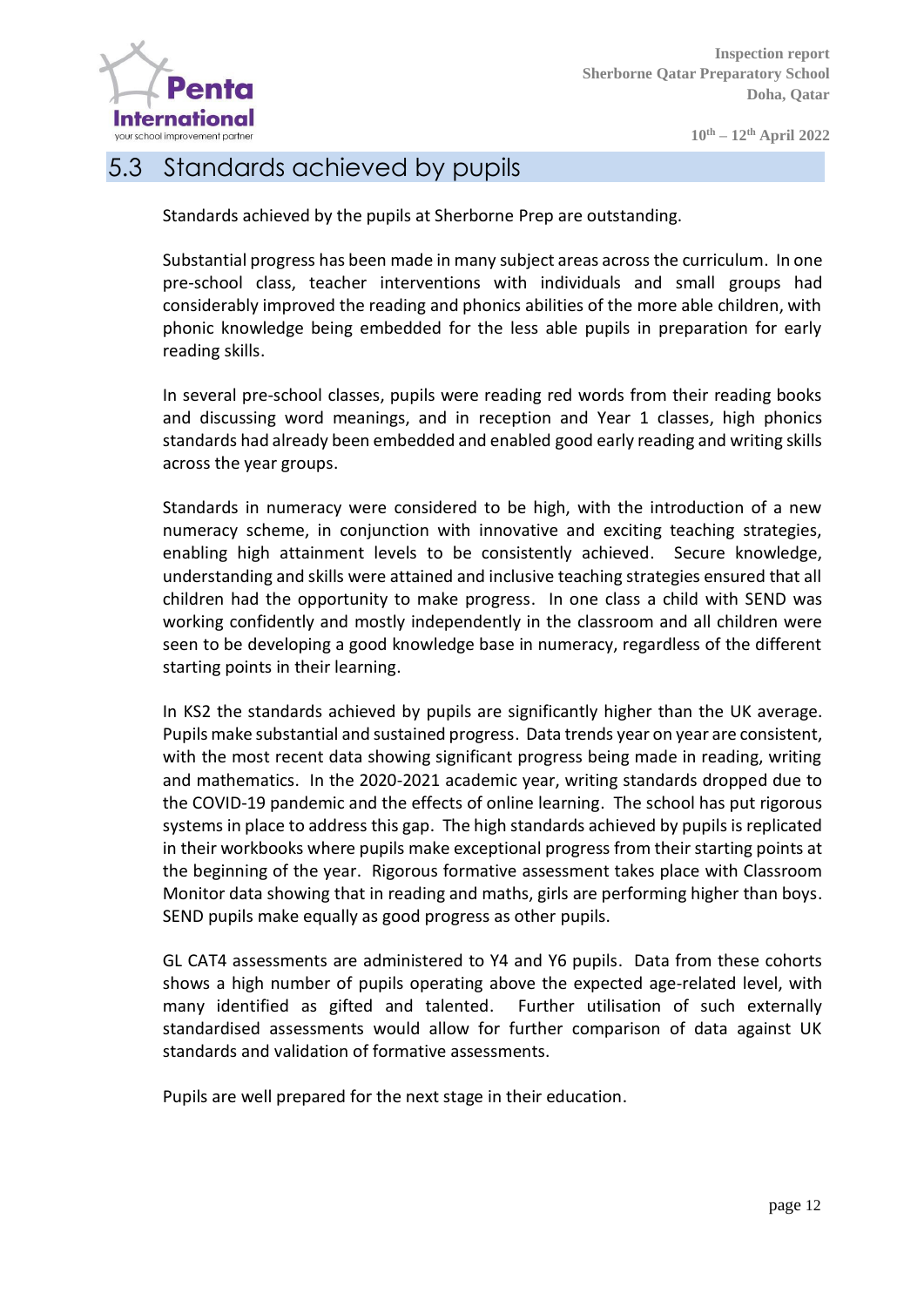

## *6. Standard 2*  Spiritual, moral, social and cultural development of pupils

The spiritual, moral, social and cultural development of pupils at Sherborne Prep is excellent.

The school's nurturing, caring and supportive culture engenders the notion of being valued and cared for. This creates a safe environment for children to take risks, learn and flourish. The pupils at Sherborne demonstrate exemplary manners and overall pro-social behaviours. Pupils' attitude to school is exceptionally positive with attendance of 94%. The majority of pupils arrive at school and for lessons on time, well prepared and they work hard. Pupils are aware of their place in their school community and wider world and are empathetic of the thoughts and feelings of others. This is embedded through the teaching and study of the Zones of Regulation and appropriate study of texts, such as the Colour Monster. A school counsellor supports those in need of therapeutic interventions, such as Lego Therapy.

Differences in faiths, beliefs and celebrations are recognised through Arabic and other curriculum area focus days. The pupils find a sense of enjoyment and fascination in learning about themselves, others, and the world around them. The school's core values support imagination and creativity in their learning, which is taught through discreet and explicit PSHE.

Pupils are considerate, polite, well-mannered and thoughtful young people who are aware of the consequences of their actions. They have active responsibilities within the school, including prefect roles, school council and Head Boys/Girls. They volunteer their help willingly for the benefit of others, have a strong sense of right and wrong and apply these values within their lives. They are accepting, open-minded young people who are inquisitive about, have good knowledge of and show respect for the lifestyles of others.

Through embedded PSHE lessons, they respect the civil and criminal law of England and Qatar.

Pupils' social conduct is exemplary and reflects the school's effective core values and learning dispositions. Relationships are excellent and pupils feel safe and valued. A welcome board in Year 6 greeted the class with 'Good Morning wonderful humans'. Pupils develop strong and respectful friendship, regardless of religious, ethnic or socio-economic background. They actively ensure the inclusion of all. Pupils have a sense of belonging and loyalty to their House teams and are looking forward to the reintroduction of the House Days, once Covid restrictions are lifted.

There are many high value opportunities for pupils' cultural development, so that they emerge as well-rounded individuals with a strong awareness of culture, within Qatar and the wider global community. The donation of Ramadan Suitcases reinforces this. Acknowledging a variety of different festivals, celebrations, and traditions, and participating in the extensive enrichment programme, pupils are able to broadly develop their interests, knowledge and understanding.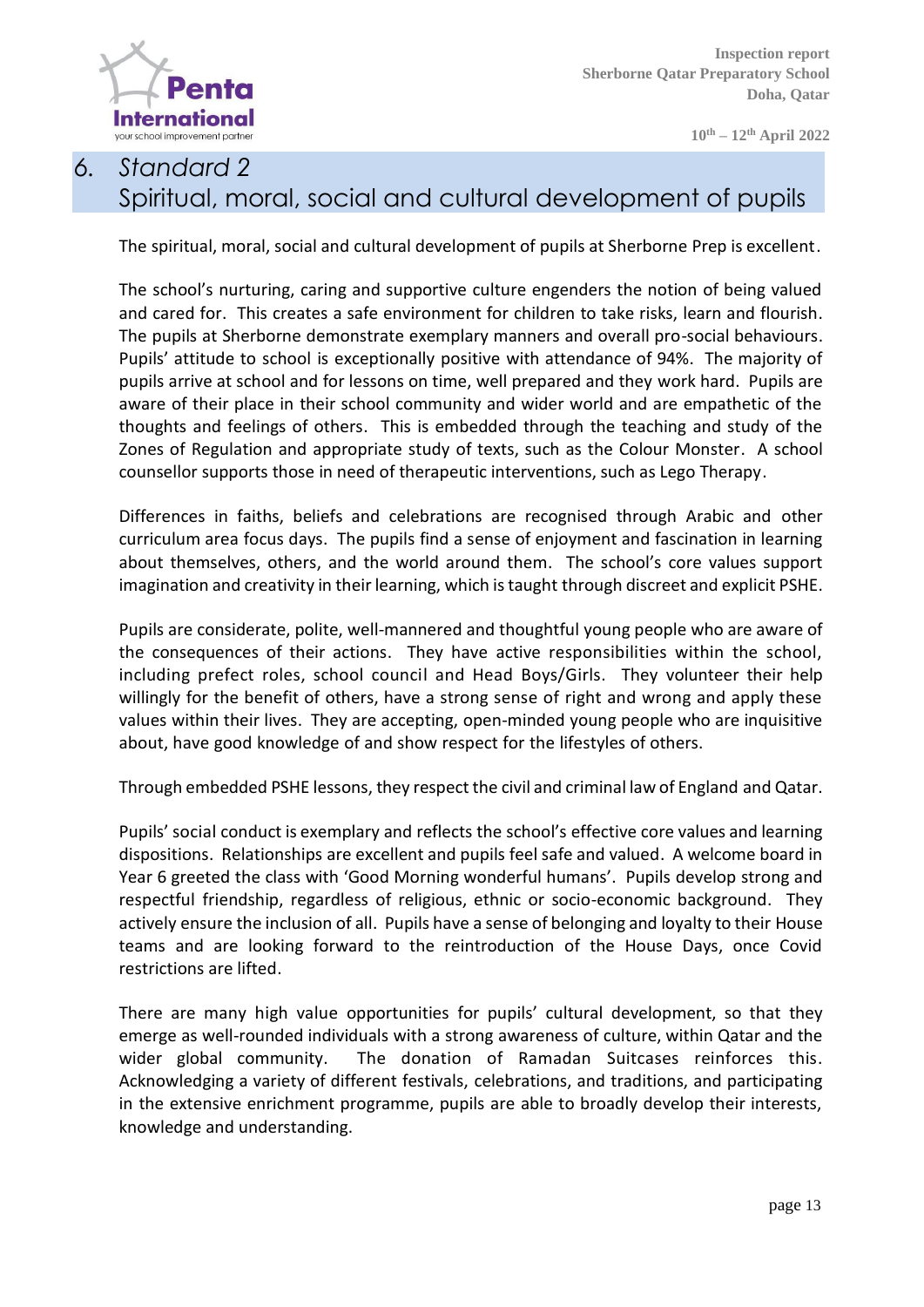

**10th – 12th April 2022**

Pupils are aware of and can make links between the shared cultural and historical, religious, ethnic and socio-economic communities of Britain and Qatar.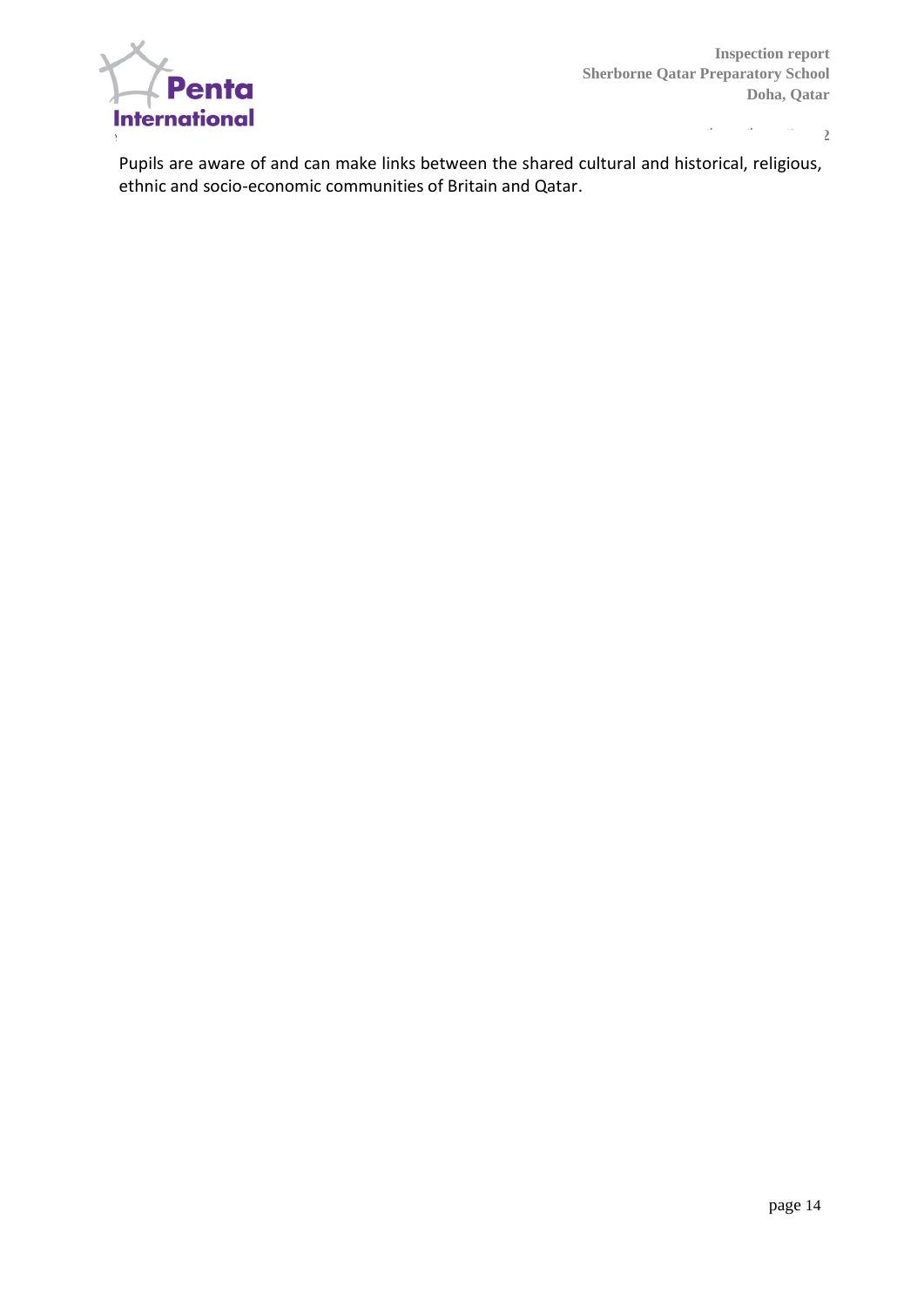

**10th – 12th April 2022**

## *7. Standard 3* The welfare, health and safety of the pupils

The provision for welfare, health and safety of the pupils at Sherborne Prep is excellent.

Welfare, health and safety is seen as integral and pupils feel safe, listened to, cared for and valued. All staff contribute to the day-to-day safety of the pupils. Attendance registers are taken and information is recorded on an excel database. Pupils who fail to attend and therefore do not reach the 90% attendance target, are tracked for historical offences and parents are informed through Class Dojo. Parents are sent a more formal letter should absences continue and then family liaison meetings with the Head of Arabic ensue in order to go over safeguarding concerns. The Head Teacher, who is also the Designated Safeguarding Lead (DSL), meets with any parents who do not then ensure their child attends school regularly after measures have been exhausted.

Healthy lifestyles are encouraged and there are many opportunities for active play during continuous provision in and out of the classroom and at breaktimes. Healthy eating is encouraged and in one of the Pre-School classes there were large sets of false teeth, toothpaste and toothbrushes and the teaching team were encouraging the children to correctly brush the false teeth, demonstrating techniques and explaining procedures to keep the children´s teeth clean. Children were aware that holes in their teeth and black teeth could be because they had eaten too many sweets or had not cleaned their teeth well.

Effective policies are in place for the prevention of bullying, including cyber bullying, and positive behaviour management, including values, rewards, sanctions and a whole school behaviour ladder. There is also a thorough child protection policy. The focus for the policy is designed to ensure the school´s commitment to supporting the emotional well-being of children and staff.

PSHE/PSED is discussed in monthly management meetings and pupil progress meetings between class teachers and Heads of Key Stage have a strong pastoral element. Should need arise, the Learning Support team and the School Councillor are informed of concerns and effective systems are in place to provide the pupil with support.

Behaviour in the school is excellent. Expectations are reinforced in the classrooms, with visual reminders and classroom displays encouraging the children to make the right choices. Playtimes are well supervised. Most children were engaged in collaborative play. The atmosphere was calm and purposeful. Children feel confident that an adult will help them resolve issues, should they arise.

Water was easily accessible and the play areas were safe and well maintained. In the playgrounds for the younger children, the flooring was soft and the resources safe and appropriate and auxiliary staff were visible throughout the school. Out of class toilets are clearly signposted for specific users and regularly cleaned. Once clean, the checklist inside the room is signed. There are 12 cleaners employed full time in the school and they are highly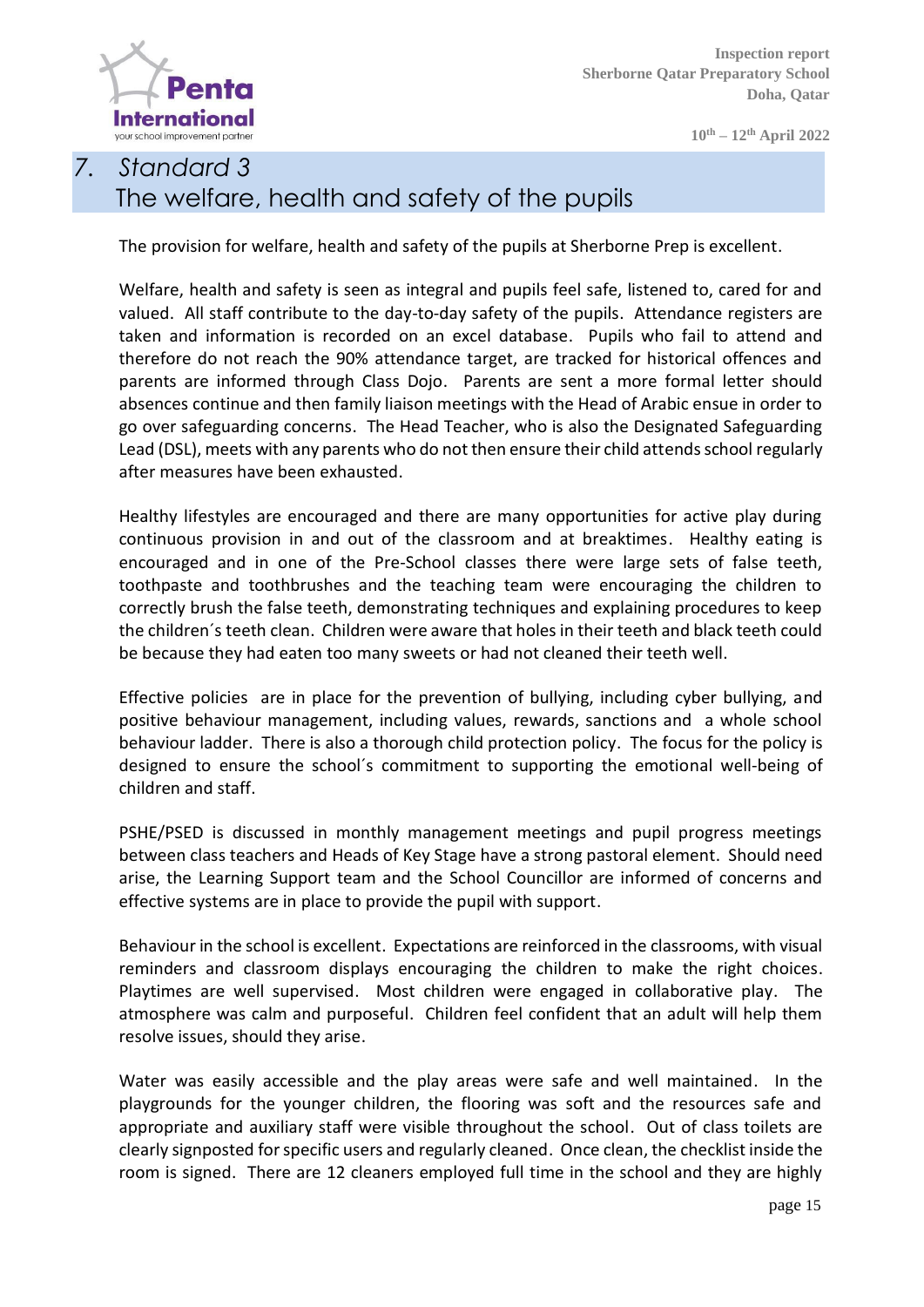

visible throughout the day. Corridors and passageways are wide and generally uncluttered, with directions and spacing measures clearly labelled. Movement around the school is controlled and calm. A security team were noticeable at the outer school gates and during home time, when doors were opened to parents and carers.

A defibrillator is available outside the nurse's office. There are 8 First Aid boxes placed around the campus at strategic points and designated staff members are trained to use the equipment. There is information pertaining to pupils who need epi-pens and a box is located on the wall for each child, with their photo and relevant information regarding their medical issue. Children who came to the nurses' room were either brought by an adult or arrived with a card from their class teacher. A letter was sent back to the teacher, and then to the parent, stating the treatment the child received and the date and time they were in the clinic.

Systems are in place to ensure health and safety laws and fire standards are met. Fire extinguishers are in abundance throughout the school. Evacuation procedures are displayed throughout the school and systems are in place to ensure pupils are safe and accounted for in the event of an emergency evacuation.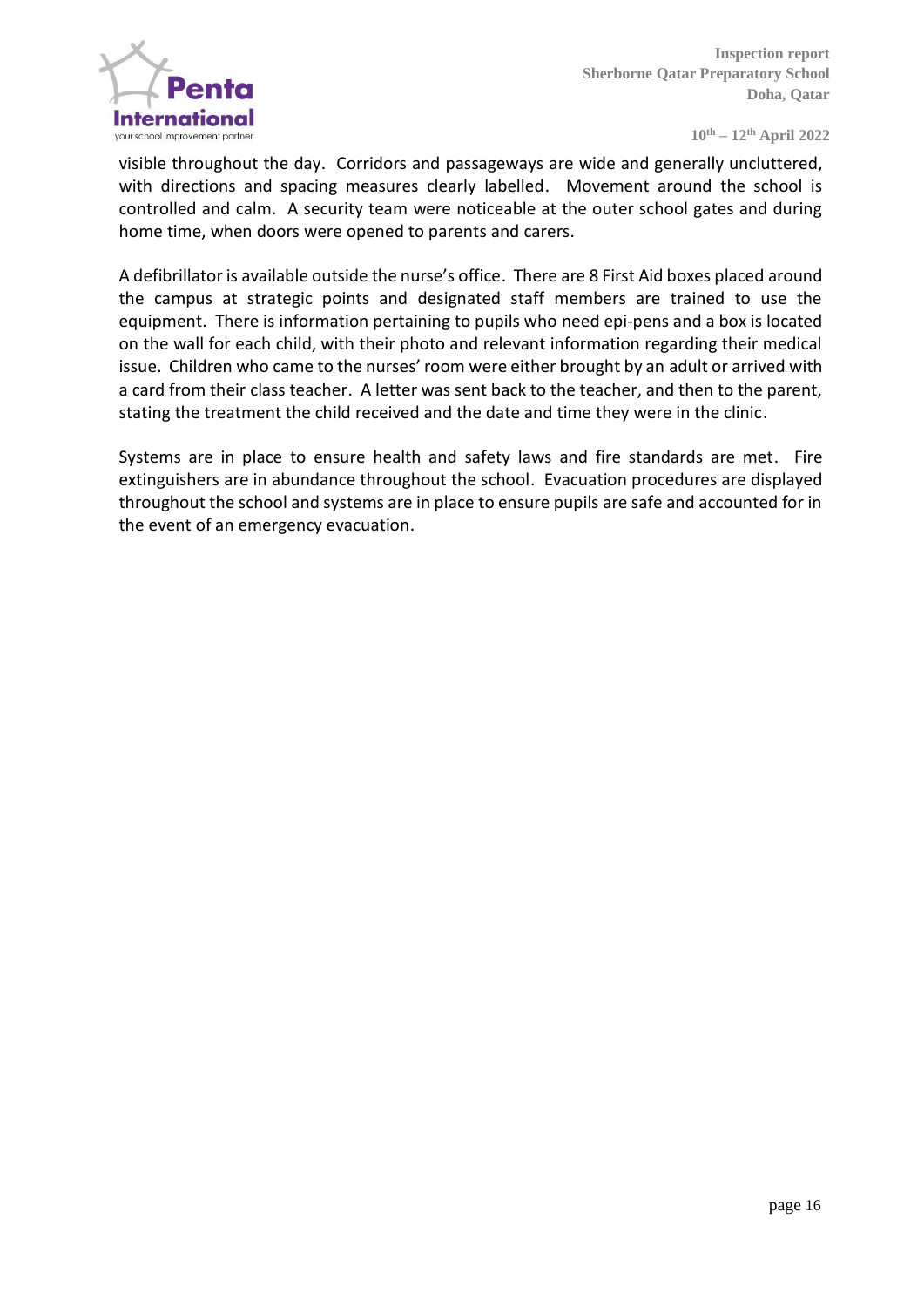

**10th – 12th April 2022**

# *8. Standard 4* The suitability of the proprietor and staff

The suitability of the proprietor and staff at Sherborne Prep fully meets the requirements of the BSO standard.

Recruitment procedures follow the corporate Sherborne policies, with a clear focus on safeguarding of all pupils. These procedures were recently reviewed and updated to comply with changes in UK guidance for safeguarding, child protection and safer recruitment. A highly effective Human Resources (HR) Department ensures that all the required checks are in place. While on site, inspectors saw documents which stated that staff could work in Qatar and that they were suitable to work with children. The HR department maintains meticulous records and every step is taken to ensure that staff are fit to work at Sherborne Prep School and great effort is made to attract high quality staff to the school. All staff are given a probationary period so that safer recruitment is a continuing process from the interview and through the time of induction. The school's board members and leaders understand how important it is for these checks to be made and are vigilant in ensuring these are carried out especially for staff transferring from other overseas positions, which may not be their home country. The school puts a high regard on the additional international police clearance certificates, and DBS checks to ensure all staff are suitable. The safeguarding and child protection procedures are very thorough and mirror the expectations of both UK legislation and of the host country.

The school keeps and made available to inspectors, a single comprehensive list of all staff and volunteers who currently work in the school, showing the dates when they commenced and ceased working in the school. It also keeps and made available for inspectors, records of all checks completed in respect of staff and volunteers who currently work at the school or who have worked at the school since the date of the last inspection.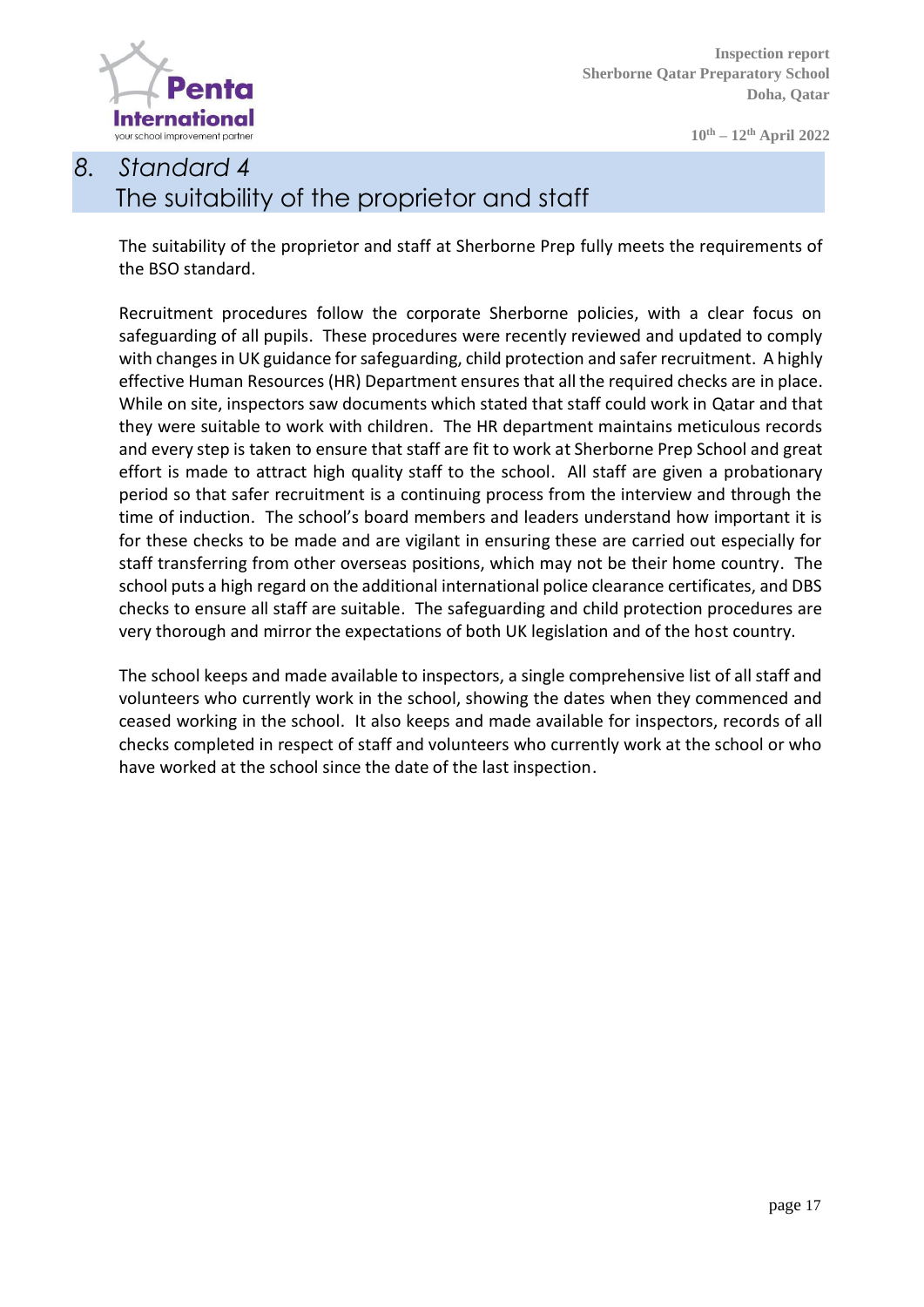

# *9. Standard 5* The premises and accommodation

The premises and accommodation at Sherborne Prep are good, with some outstanding features.

The school is based at the Al Rayyan campus and comprises of several buildings. The premises are well maintained and have been modified to adapt to their current usage of a preparatory school, housing pupils from Pre-School to Year 6. The ground floor classrooms are all now connected to the various outdoor spaces, including several new heavy-duty doors being recently installed. Classrooms and corridors are air conditioned, with 10 new air conditioning units being planned for installation in the summer once the school has closed for the holidays. Classrooms are well lit and with appropriate furniture. Some of the EYFS classroom areas are very spacious, facilitating free flow movement and movement between indoor and outdoor areas. Classrooms are well resourced and each have at least one interactive whiteboard. On the whole, classrooms are grouped according to the age group of the children. Corridors are wide and generally uncluttered. Movement inside the school is calm and orderly, with the corridor areas allowing for fluid movement of pupils and ease of passage.

On campus there are several new buildings and learning areas. The multi-purpose hall (MPH) is considered to be outstanding. It is a large, air-conditioned indoor space, which will be used for different purposes once some restrictions relating to covid have been lifted. Currently PE and games take place in this space and resourcing for this subject area is extensive. The MPH leads on to a large Astro turfed sports court. The school library is another outstanding space. It is well designed and well resourced. There are many newly converted rooms in the school, including the WOW Room which is still being developed. The entrances to each part of the campus buildings have ramps installed alongside the steps in order to cater for wheelchair access.

For maintenance on a day-to-day basis, the premises officer oversees 12 cleaners, 1 gardener and 2 maintenance staff members. 7 security officers patrol the buildings, 5 day time security and 2 night-time security. Cameras are also located at points around the campus and key locked doors protect the classroom areas. All buildings on the campus conform to MoE and MoH regulations and are inspected on a regular basis. The maintenance team conduct stringent daily cleaning checks and weekly maintenance checks.

Fire alarms and emergency equipment are installed throughout the campus and monthly checks are made to ensure they are in good working condition.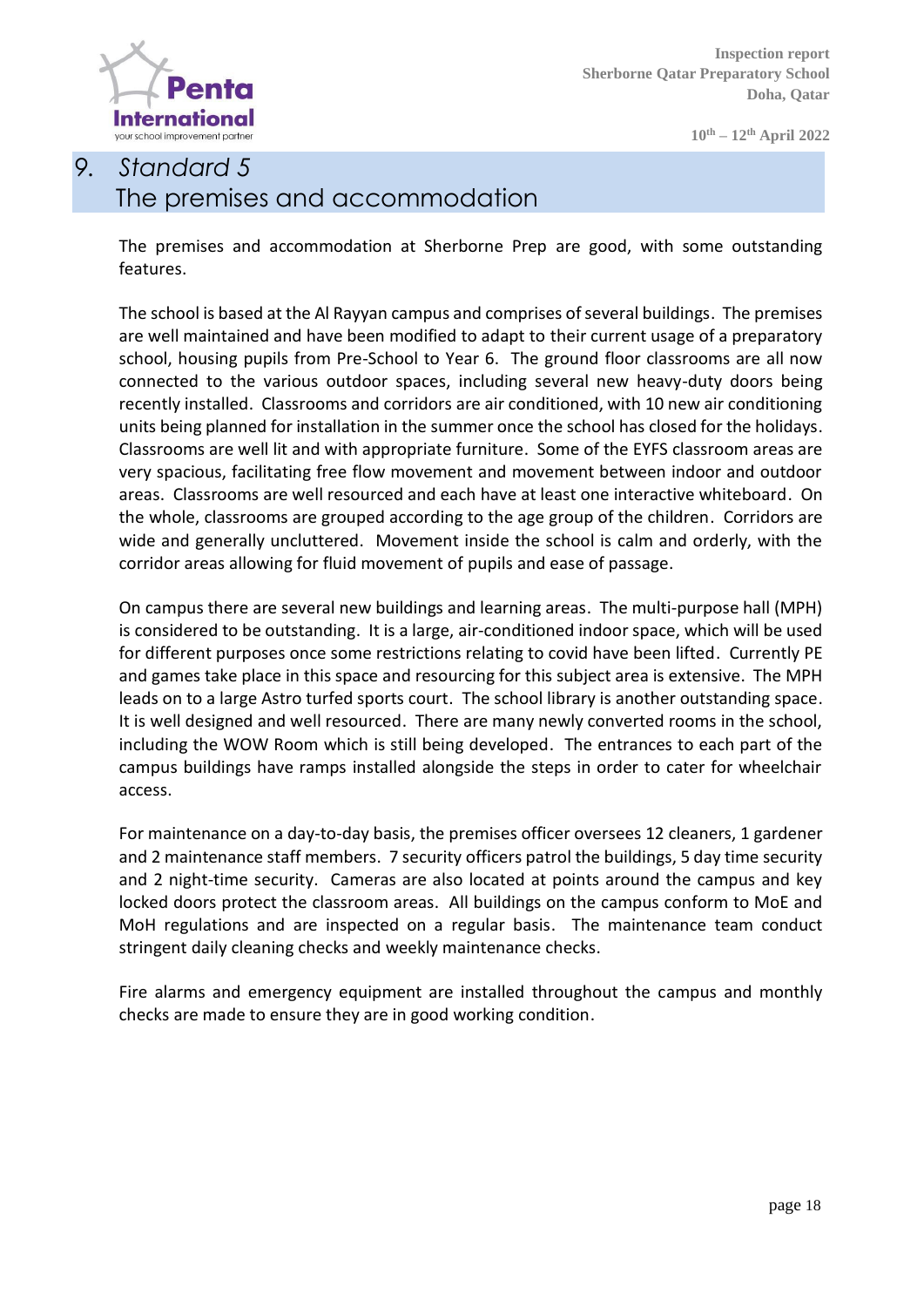

# *10. Standard 6* The provision of information for parents, carers and others

The provision of information for parents, carers and others at Sherborne Preparatory School is outstanding and fully meets the BSO standard.

The school's mission, vision and values, along with pupil dispositions are clearly visible around the school and are posted on the school's website. Numerous displays around the school reinforce the Sherborne values of: Teamwork, Perseverance, Responsibility, Respect, Honesty and Kindness.

Parents interviewed reported that having access to a range of communication systems keeps them fully informed about their child's education and all that is happening in the school. These include weekly newsletters, emails sent through iSAMS, communication through various social media channels and daily uploads to Class DoJo. Class DoJo messages can be translated to Arabic to support Arabic speaking parents. Parents reported that teachers were easily accessible and appreciated how well the school communicated messages and responded to the disruption to learning during the COVID-19 global pandemic. A parent portal also provides parents with key information and allows them to complete administrative tasks.

The school website has key and relevant policies which are easily accessible to parents. The complaints policy is clear, concise and is informed by Department for Education guidance regarding the differences between a concern and a complaint. Previous inspection reports and key findings from the Qatar National Schools Accreditation (QNSA) can also be located. The website includes a range of key information and a number of informative videos from the Headmaster, Heads of Houses and pupils to give visitors a feel for the school. A highly detailed prospectus with an abundance of information can also be found. The school's five-year strategic plan from 2017-2022 is listed on the website with an honest, evaluative reflection to inform parents of the journey the school is on.

The school regularly surveys parents to obtain their feedback. Survey information indicates high levels of satisfaction from parents with regards to the quality of education their children receive. One parent made specific reference to the quote: "Made in Sherborne made for life" and said that they couldn't think of a more suitable slogan to summarise their happiness with the school. Recently introduced parent representatives for each year group provides a bridge between the school and the parents. Parent representatives collate suggestions and feedback from other parents and regularly meet with the leadership team to address any issues and to further school improvement. A highly supportive parent teacher association are at the heart of Sherborne Prep and support the school with organising key events to improve overall enrichment in the school. The COVID-19 pandemic has restricted some of their plans but as the country recovers from the pandemic the school should continue to utilise the support from this highly engaged parent body.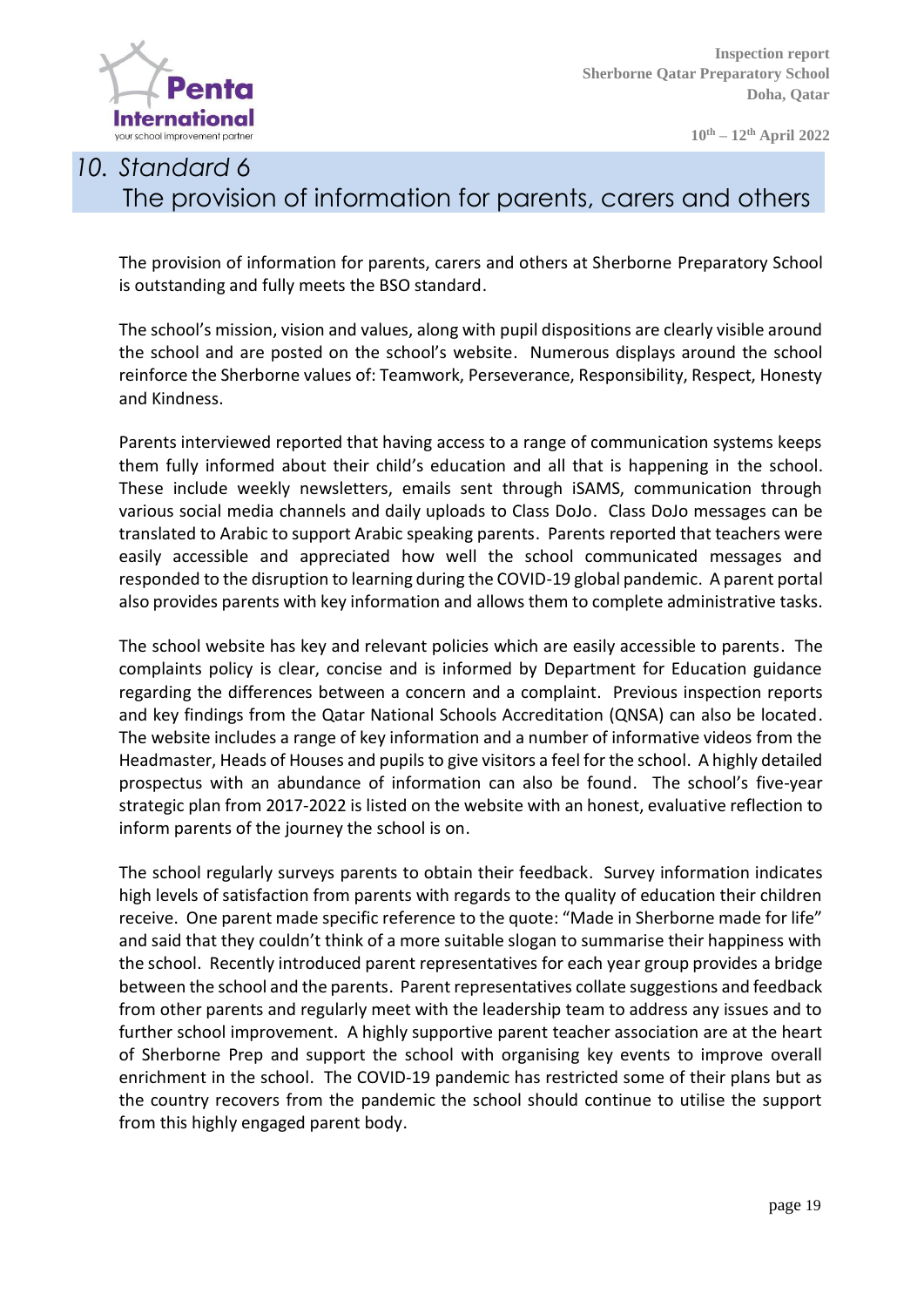

Parents are well informed about their child's overall pastoral and academic development. Initial meetings in October notify parents about how well their child has settled into their new class and year group and further meetings throughout the year discuss academic progress. Detailed mid-term and end of year reports inform parents about the academic and all-round development of their child. Targets are set at these points so that parents are aware of their child's individual targets. Highly detailed topic webs sharing curriculum statements which will be covered are shared with parents on a termly basis. Parents interviewed expressed their delight at the number of high-quality workshops that have been offered online (due to COVID-19 restrictions), to help them to support their children at home, including Read Write Inc and how the school teaches mathematical concepts. One parent commented: "It made me want to come to Sherborne myself and learn maths all over again".

The schools admissions process and procedures are easily accessible online with both electronic and paper application forms available. Parents who applied from overseas, even during the pandemic complimented the highly efficient and supportive process of admissions.

#### *11. Standard 7* The school's procedure for handling complaints

Sherborne Prep's procedure for handling complaints fully meet the BSO standard.

The school implements effectively a clear policy for handling complaints which meets host country requirements and reflects good practices from the UK. It is made available for the parents and sets out clear time scales for the management of a complaint following informal and formal stages. The board of governors monitors the effectiveness of the complaints procedure in ensuring the complaints are handled properly.

The school encourages parents to communicate any concerns. Parents reported valuing the very good communications with the school ensuring that all issues and concerns are dealt with in a timely and efficient manner. Parents interviewed appreciate this process.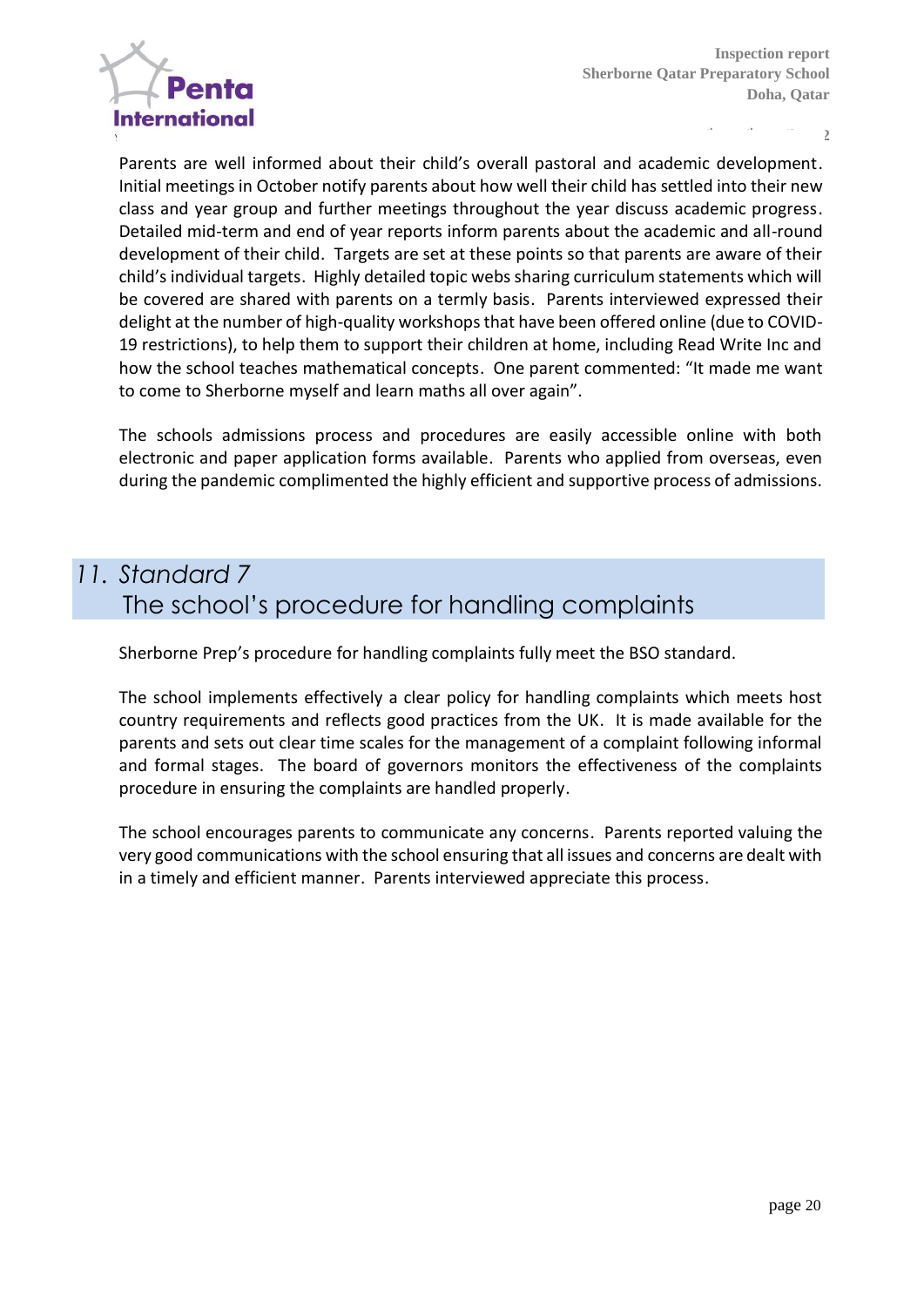

**10th – 12th April 2022**

# *12. Standard 8* Leadership and management of the school

Leadership and management at Sherborne Prep are outstanding.

The school is run in a highly efficient manner. Senior leaders are supportive, inclusive, and inspirational to the whole school community. A robust and well thought out strategic plan has been implemented and is the over-arching influence that links all levels of leadership and management. Through close oversight, review and development, leaders at all levels have an accurate and shared understanding of how well the school functions and what needs improving. The carefully structured leadership team feel valued and heard, they prove themselves capable of sustaining outstanding outcomes for pupils. Pupil achievement and quality of education are of an excellent standard which feeds directly into exceptional pastoral care and well-being.

A significant change in staff, post-Covid, has been handled seamlessly, with no loss to quality and outcomes. Staff morale and engagement is exceptionally high and they are completely invested in being part of the Sherborne family. Opportunities for professional growth are strong and staff are proactive and enthusiastic about their own development. Since the restrictions, staff have initiated cluster groups, shared CPD and a development community with other BSO schools in Qatar. Peer coaching and support are planned into the staffing plan for each year group and has been highly effective in the dissemination of new teaching styles and methodologies. This has created a highly motivated and enthusiastic teaching team.

The school improvement plan is produced based on the outcomes of year group 360° reviews. These include teaching and learning lesson observations, book looks, data scrutiny, identified training needs and curriculum reviews. Action plans are created from the main improvement plan and resources are implemented to support these. Staff professional development and appraisal targets are well judged and challenging – something that staff appear to relish.

Leaders have clearly and effectively communicated the school vision into the culture of the school, allowing all to excel. Safeguarding the pupils and their interests is integral to the overall ethos of the leadership team; this is fully embraced by all stakeholders. Pupils' welfare is actively promoted, and they feel safe. The newly introduced Sherborne Way is building on the foundation of the core values and learning dispositions of communication, independence, curiosity, risk-taking, resilience and creativity. These are at the heart of an already vibrant culture, which develops the whole child, enabling pupils to flourish and fulfil their potential. Pupils at Sherbourne are happy and motivated to learn. They enjoy their education and even the very youngest are able to develop their personal qualities to the full.

Relationships in the school, at every level, are exemplary. Leaders model the best examples of relationships and behaviours, so that respect, courtesy and good manners are the norm.